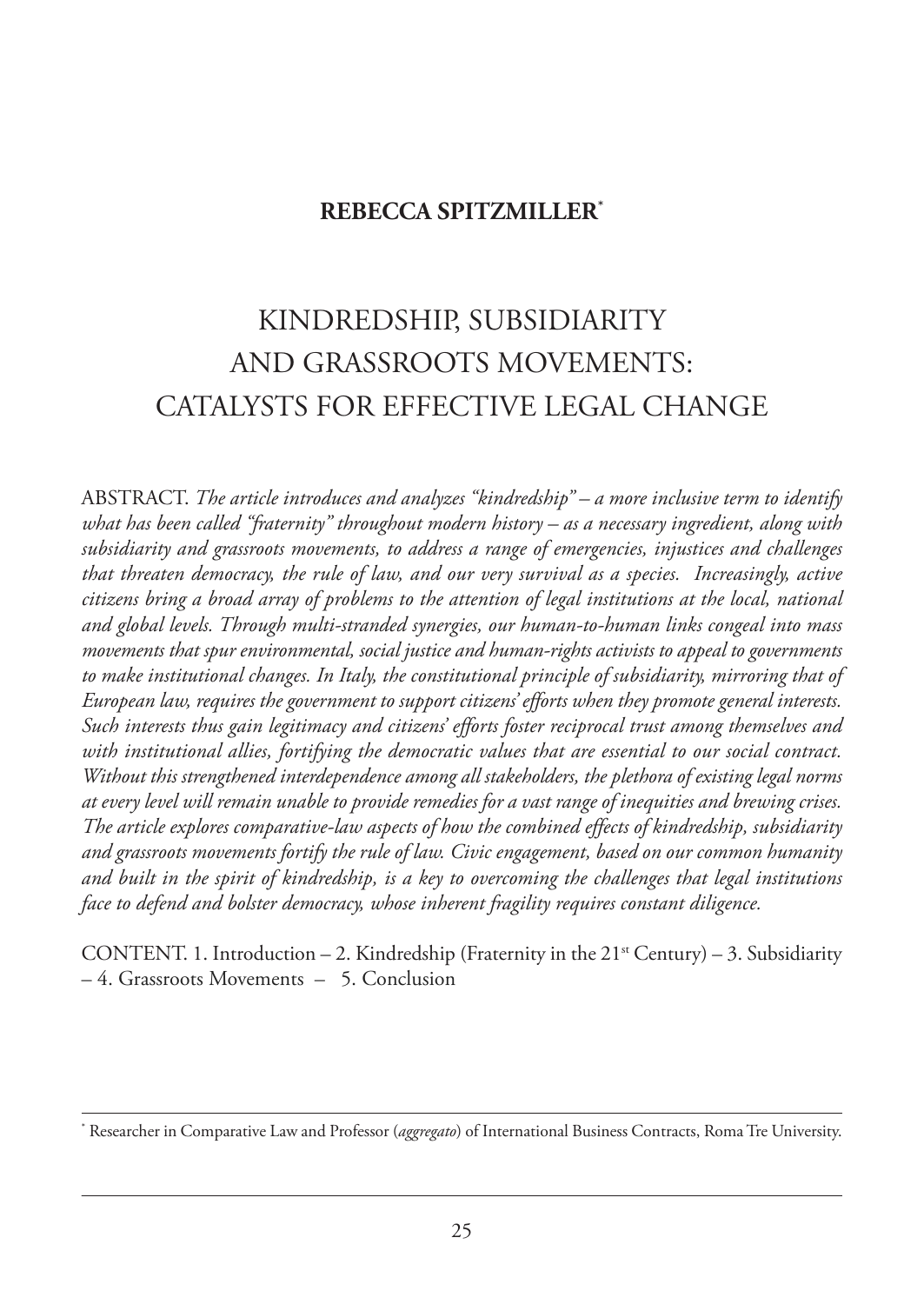### *1. Introduction*

Faced with a myriad of emergencies, social injustices and other legal challenges across the globe, active-citizen groups are increasingly organizing themselves, forming grassroots movements rooted in solidarity and based on our shared humanity to seek solutions. In Italy, citizens rely on the principle of subsidiarity, residing in Article 118, 4th paragraph, of the Italian Constitution, which mandates that the public administration support their efforts when they relate to the general interest. <sup>1</sup> Such principle lends legitimacy to citizens' actions, forming synergies – both among individuals and between them and the government – that can foster reciprocal trust and purposeful communication, thereby strengthening the democratic values underlying our social contract. Despite the wide range of legal norms that seek to address and regulate an increasingly complex panorama of inequities and neglected problems, this fortified interdependence among all stakeholders is necessary because "today's challenges intertwine stories of individuals and populations, with which the law seems to be affected by a profound crisis and by a lack of effectiveness."2 Legislative, executive, judicial and administrative institutions are unable to provide successful governance on their own through top-down approaches: civic engagement must fill the gap to spread democratic values and create mechanisms that make them workable and further the rule of law. 3

<sup>&</sup>lt;sup>1</sup> "The State, regions, metropolitan cities, provinces and municipalities shall promote the autonomous initiatives of citizens, both as individuals and as members of associations, relating to activities of general interest, on the basis of the principle of subsidiarity."

<sup>2</sup> A. COSSEDDU, "Introduction," in *Journeying along the Path of Fraternity: A Comparative Law Approach*, ed. A. Cosseddu, publication pending, pp. XV-XXV, at p. XVI. Formerly published in Italian as "Introduzione," in *I sentieri del giurista sulle tracce della fraternità: Ordinamenti a confronto*, ed. A. Cosseddu, G. Giappichelli Editore 2016Torino, pp. XV-XXV, at p. XVI.

 $3$  Civic participation is included as one of four key indicators – or sub-factors – comprising the Rule of Law, specifically those constituting the World Justice Project's Factor 3, "Open Government," as shown in its "*Rule of Law Index® 2020*."The *Index®* "measures the effectiveness of civic participation mechanisms, including the protection of the freedoms of opinion and expression, assembly and association, and the right to petition the government. It also measures whether people can voice concerns to various government officers, and whether government officials provide sufficient information and notice about decisions affecting the community." Id. at p. 15.The other indicators comprising "Open Government" are: "Publicized laws and government data," "Right to information" and "Complaint mechanisms." Ibid.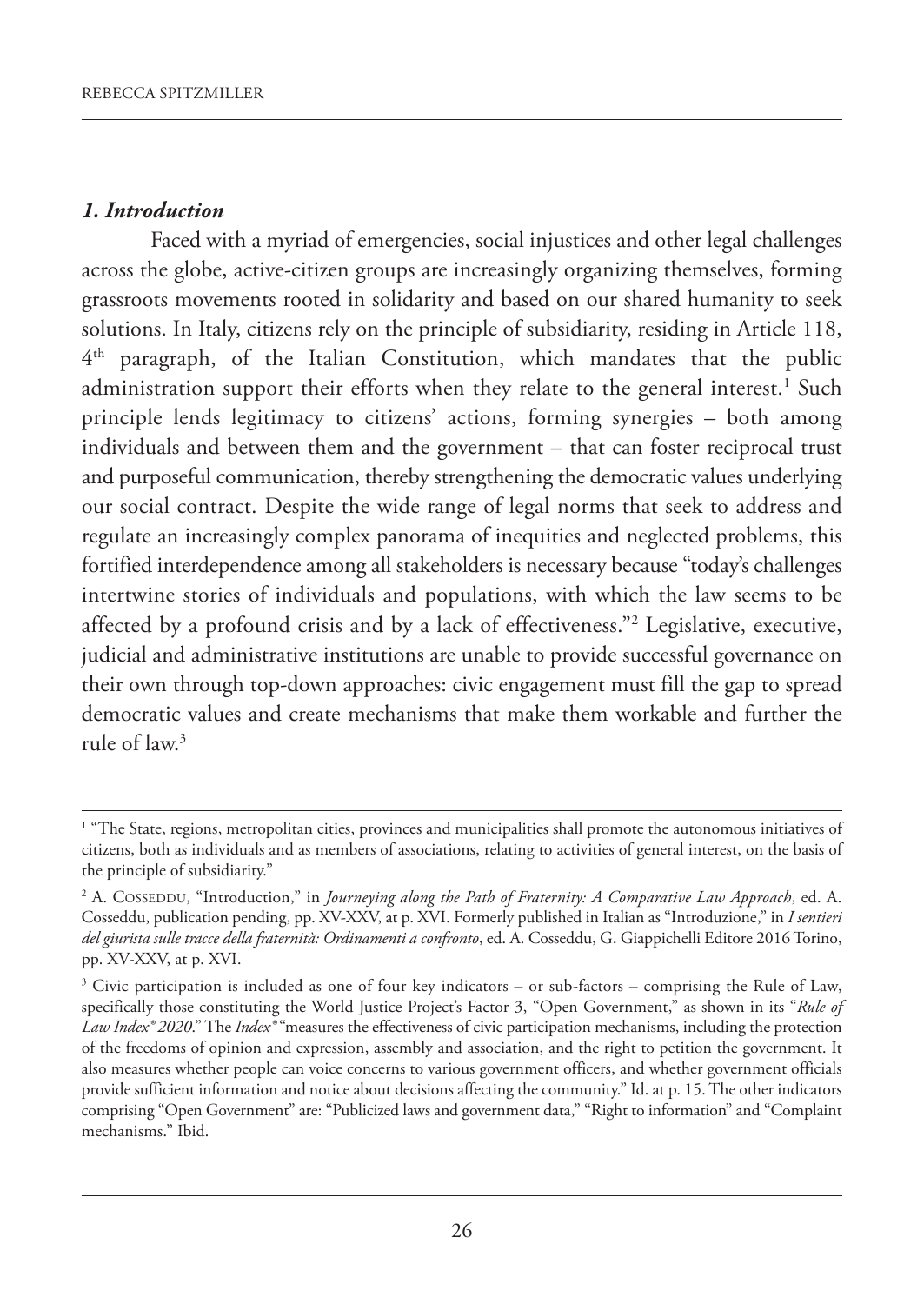People around the world are taking action to draw attention to and reverse trends of persistent injustices, corruption, a weakened rule of law and declining livability in our cities. They solicit governmental policies and actions to address the damage inflicted over many decades to our planet's ecosystems and other threats to society and humanity as a whole. Social and economic disruption caused by the Covid 19 epidemic has heightened awareness of our global connectedness, uniting the entire human species in a common cause for the first time in its history. Simultaneously, worldwide uprisings demanding social justice in the wake of George Floyd's murder in the US have reinforced the conviction that citizens and institutions must work together in new and innovative ways to reinvent the social contract, one in which mutual respect and responsibility are reciprocated not only among individuals but also by the legal institutions governing us.

This article will focus on these three elements: fraternity (or kindredship), subsidiarity and grassroots movements, and the ways they can combine to effect positive change by harnessing public opinion and revitalizing democratic processes through a renovated legal paradigm. It will explore the positive synergies created through this triad to stimulate all three branches of government – legislative, executive and judicial – and increased citizen engagement. It will analyze the relevant legal bases and theoretical frameworks, in a comparative perspective, and provide concrete examples of how the interaction among these three features have played out and continue to do so in Italy and elsewhere.

# *2. Kindredship (Fraternity in the 21st Century)*

The concept of "fraternity" has seen increasing interest from legal scholars, historians, sociologists and even the Catholic Church<sup>4</sup> in recent years, identifying this

<sup>4</sup> Pope Frances, head of the Catholic Church, and Sheikh Ahmed el-Tayeb, Grand Imam of Al-Azharin Abu Dhabi, United Arab Emirates, made a joint statement entitled "Document on Human Fraternity for World Peace and Living Together" on 4 February 2019. In it, they "declare the adoption of a culture of dialogue as the path; mutual cooperation as the code of conduct; reciprocal understanding as the method and standard." They urge world leaders "to work strenuously to spread the culture of tolerance and of living together in peace; to intervene at the earliest opportunity to stop the shedding of innocent blood and bring an end to wars, conflicts, environmental decay and the moral and cultural decline that the world is presently experiencing" and "to rediscover the values of peace, justice,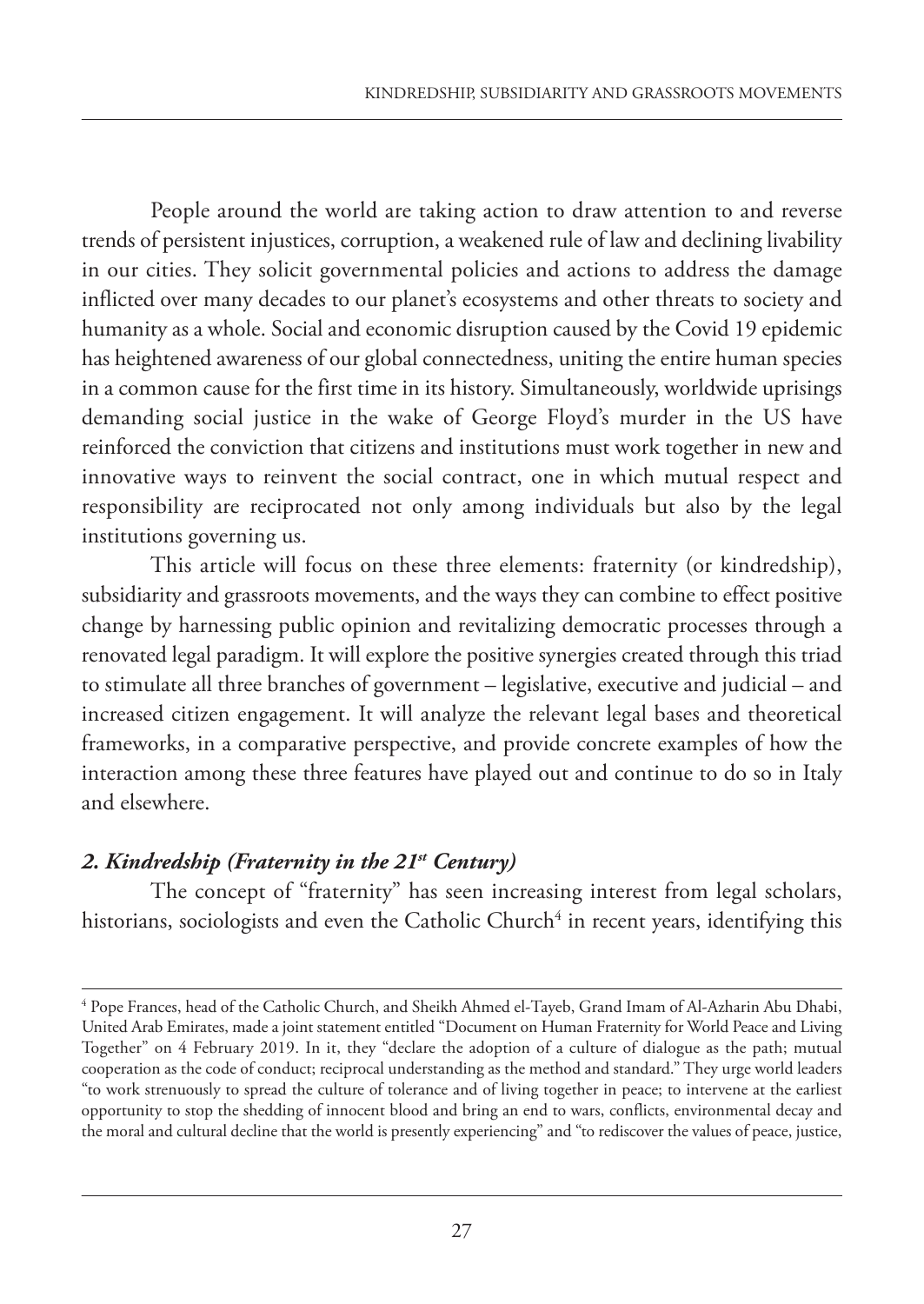"forgotten principle" as a possible solution to the challenges that have been heightened and made more evident by globalization, and as a potential tool to help deliver justice, legality and the rule of law. <sup>5</sup> Pope Francis's recent Encyclical Letter traces the history of the law of fraternity in biblical terms, from the Old Testament where "the imperative to love and care for others appears to have been limited to relationships of the same nation $^{69}$  to its expansion to foreigners in the New Testament, with a call for "embracing everyone on the basis of our shared humanity. <sup>7</sup> The encyclical letter recalls the story of the good Samaritan, in which a lawyer asks Jesus, "What is written in the law?" and "Who is my neighbor?" Christian teachings are founded on the Samaritan's merciful actions towards the dying man in the story, and leave "no room for an appeal to determinism or fatalism as a justification for our own indifference."8 Rather, Christian doctrine encourages the faithful to "create a different culture, in which we resolve our conflicts and care for one another."9 These teachings contrast starkly with the restrictions placed on them in English tort law when Lord Atkin poses the same question: "Who is my neighbor?" In the landmark case that determined the limits on the duty of care, Lord Atkin defines the scope of such duty to those "persons who are so closely and directly affected by my act that I ought reasonably to have them in contemplation as being so affected when I am directing my mind to the acts or omissions which are called in question."10 Clearly, fraternity can be broadly or narrowly defined, depending on the underlying context and the purposes the writer aims to achieve.

Legal philosopher Eligio Resta has described fraternity as "awareness of the duty to have to take distance from the logic of hostility and to share common spaces with

<sup>9</sup> Ibid.

goodness, beauty, human fraternity and coexistence in order to confirm the importance of these values as anchors of salvation for all, and to promote them everywhere." See <https://bit.ly/2Bszmr2>, accessed 20/6/2020.

<sup>5</sup> COSSEDDU, "Introduction," XXII and XXIII, cited *supra*, note 2.

<sup>6</sup> The Holy See, Encyclical Letter *Fratelli tutti* of the Holy Father Francis on Fraternity and Social Relationship. 3.10.2020, paragraph 59, <http://www.vatican.va/content/francesco/en/encyclicals/documents/papa-francesco\_ 20201003\_enciclica-fratelli-tutti.pdf>.

<sup>7</sup> Id., paragraphs 60, 61.

<sup>8</sup> Id., paragraphs 56, 57.

<sup>10</sup> Donoghue v Stevenson, 1932 SC (HL) 31 (UKHL 26 May 1932).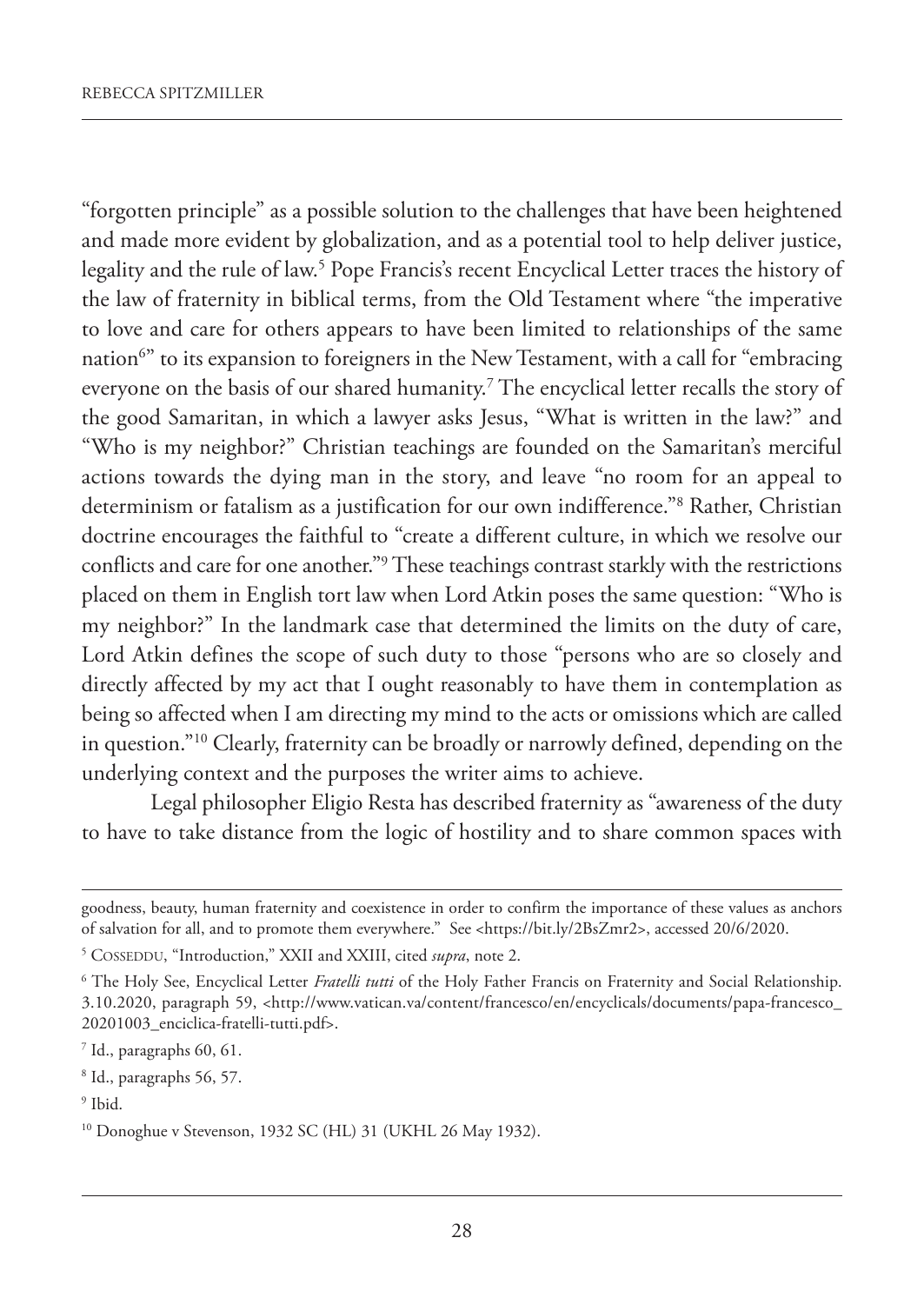every other individual, with his or her life, story and dignity."<sup>11</sup> In a recent book, Cosseddu *et al* focus on the principle of fraternity and its potential to contribute to solving a vast range of legal problems, including issues in criminal, tort, comparative, international and environmental law, and factoring in the legal systems of Italy, France, Spain, Portugal, Brazil, Canada, the US, the UK and other countries. <sup>12</sup> The broad stroke that the principle of fraternity brushes across this vast panorama reflects its historic presence in the legal-rights triad established in the French Revolution – alongside liberty and equality. <sup>13</sup> More recently, the inclusion of fraternity in Article 1 of the Universal Declaration of Human Rights underlines its relevance through modern times: "All human beings are born free and equal in dignity and rights […] and should act towards one another in a spirit of brotherhood." Critical moments in history have often evoked a legal principle based on "brotherly" relationships and mutual respect.

Before proceeding, however, any contemporary discussion on the principle of fraternity must involve an *a priori* inquiry as to how we might express and include within that term the idea of its true universality, i.e., that it necessarily also includes "sisterhood" and relationships with those identifying with non-binary genders.<sup>14</sup> We can observe that even though the Universal Declaration of Human Rights refers explicitly to "all human beings," it still uses the term "brotherhood" to express the duty to treat everyone equally, reflecting those familial-type ties that ultimately link all of humanity. If we consider different terms that might successfully encompasses this inclusivity, the term "siblinghood" might seem a plausible candidate on the semantic level, but in legal literature it generally connotes relationships within the ambit of family law, specifically relating to questions of adoption, parental responsibility, and so on. 15

<sup>11</sup> *See* E. RESTA, *Il diritto fraterno*, (new ed.), Laterza, Roma-Bari, 2005, p. VII; for a comprehensive view of the author's conception, *see* p. 131 et seq.

<sup>12</sup> COSSEDDU, *Journeying along the Path of Fraternity,* cited *supra*, note 2.

<sup>13</sup> A.M. Baggio (editor), *Il principio dimenticato. La fraternità nella riflessione politologica contemporanea*, Città Nuova, Roma, 2007; Id. (editor), *Caino e i suoi fratelli. Il fondamento relazionale nella politica e nel diritto*, Città Nuova, Roma, 2012.

<sup>14</sup> *See* R. MORGAN, *Sisterhood is Global*, NY, 2016, Digital edition.

<sup>15</sup> D. MONK AND J. MACVARISH, (2018) *Siblings, Contact and the Law: An Overlooked Relationship*, London: Birkbeck.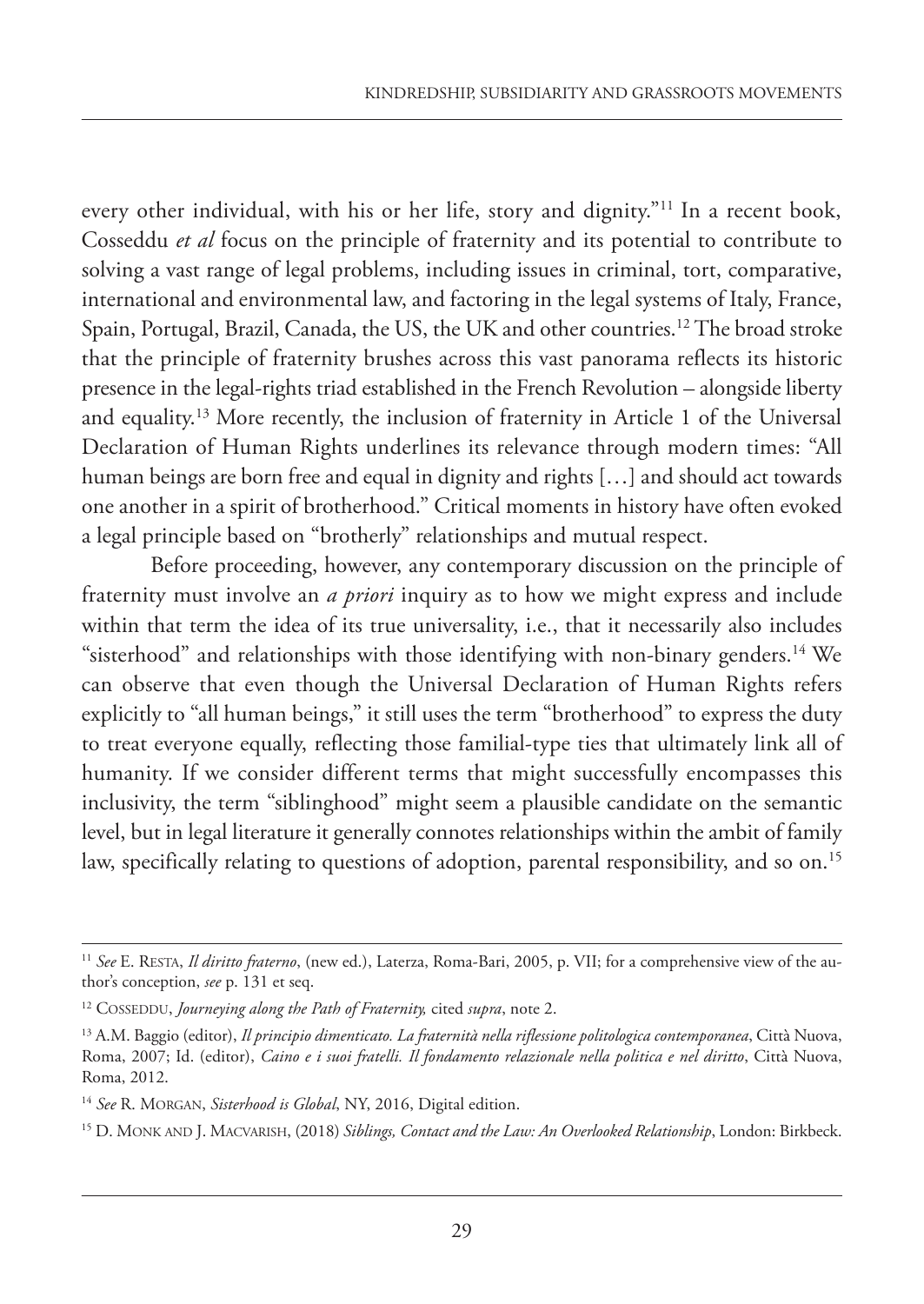These considerations could render use the term "siblinghood" as a substitute for "fraternity" confusing, as related to the general topic but far from our intended meaning in the context of this article and in legal writings generally. Another word, "kindredship," bears no such competing legal connotations, as far as this author has been able to detect. Defined generally as "the quality or state of being of the same kindred or family,"16 or "the state or quality of being related,"17 the term "kindredship" expresses the concept of belonging to the human family but is unburdened by any ambiguity or misleading meanings within legal contexts. Thus, "kindredship" constitutes a plausible alternative for "fraternity" when referring to the links that tie all of humanity together in a familial bond, thus imposing a requirement of mutual respect and equality in furtherance of personal dignity and human rights. Of course, the word "fraternity," as used in this article, does denote a concept deeply rooted in history, where gender issues – including countless inequitable and exclusionary aspects – played significant roles, albeit largely unexpressed at the time the relevant historic events were occurring. We shall therefore proceed by using the term "fraternity" where the historic context or citations in the literature demand its use, but we will also employ "kindredship" to denote more accurately the relevant meaning intended herein, i.e., the principle that links our common humanity and the consequent appropriateness for solidarity among all human beings.

The concept of fraternity, as traditionally used to express our common humanity, is readily linked to reciprocity, which is the essence of legal relations, where rights and duties are placed in correlative terms. <sup>18</sup> Norberto Bobbio summarized the most important obligations of citizens as follows: "The duty to respect others. Overcoming personal egoism. Accepting the other."19 Reciprocal respect and acceptance

<sup>16</sup> <Lexico.com/definition/kindredship>.

<sup>17</sup> <Merriam-webster.com/dictionary/kindredship>.

<sup>18</sup> A. COSSEDDU, "Rethinking Legality in Contemporary Legal 'Space': A 'Bridge' between Theory and Practice," pp. 21-98, at pp. 32-33 in *Journeying along the Path of Fraternity: A Comparative Law Approach*, ed. A. Cosseddu, publication pending. Formerly published in Italian as "Ripensare la legalità nello 'spazio' giuridico contemporaneo: Un 'ponte' fra teoria e prassi," pp. 21-94 at pp. 31-32 in *I sentieri del giurista sulle tracce della fraternità: Ordinamenti a confronto*, ed. A. Cosseddu, G. Giappichelli Editore 2016 Torino.

<sup>19</sup> N. BOBBIO-M. VIROLI, *Dialogo intorno alla repubblica*, Laterza, Roma-Bari, 2001, pp. 41.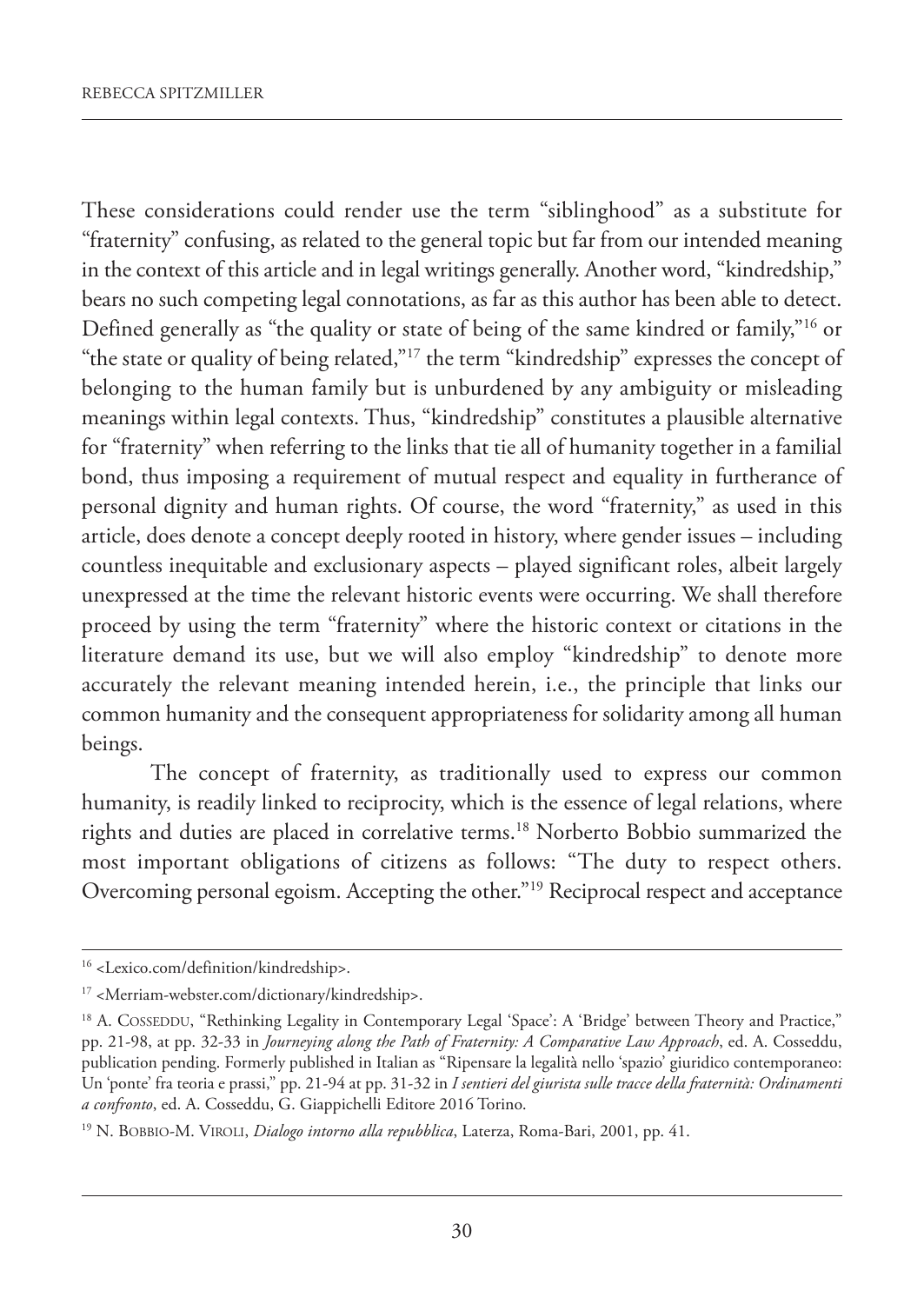among individuals are inherent to fraternity – or kindredship, to use our proposed nomenclature – and extend horizontally among the citizenry to create a field (hence the term grassroots) across which to communicate, engaging and empowering them. It has been argued that fraternity is also rooted in Italian constitutional law, comprised within the "principle of horizontal solidarity," $^{20}$  originating in Articles 2 and 3, $^{21}$  and that it therefore includes the concept of "equal social dignity."

Italian legal scholars debate the issue of fraternity's constitutional relevance, intended as a way to integrate social pluralism into policy and invoked as a principle that reciprocally unites humankind by requiring collaboration manifested as benevolent behavior aimed at setting limits on majority rule. <sup>22</sup> Its relation to liberty and equality as proclaimed in the French Revolution has morphed, according to Massa Pinto, into the oxymoron "conflictual fraternity," to describe what she deems to be its limiting function, or its mandate to behave "as if we were brothers," as the only possible way to install liberty and equality – which derive from fraternity – into reality. <sup>23</sup> She conceives "conflictual fraternity" as a limiting concept because it indicates the "continuous necessity of the external imposition of a duty to approach the Other, as irreducibly different, an enemy, in the awareness that this will be the only way to allow a coexistence in the present epoch."24 She also submits that the legal principle of fraternity

<sup>23</sup> Id. Emphasis in original.

<sup>20</sup> F. PIzzOLATO, *Appunti sul principio di fraternità nell'ordinamento giuridico italiano*, in *Riv*. *int. dir. uomo*, 2001, pp. 753 et seq. and 799 et seq.

<sup>&</sup>lt;sup>21</sup> Article 2: "The Republic shall recognise and protect the inviolable rights of the person, both as an individual and in the social groups where human personality is expressed. The Republic expects that the fundamental duties of political, economic and social solidarity be fulfilled."

Article 3: "All citizens shall have equal social dignity and shall be equal before the law, without distinction of gender, race, language, religion, political opinion, personal and social conditions. It shall be the duty of the Republic to remove those obstacles of an economic or social nature which constrain the freedom and equality of citizens, thereby impeding the full development of the human person and the effective participation of all workers in the political, economic and social organisation of the country."

<sup>22</sup> I. MASSA PINTO, *Costituzione e fraternità. Una teoría della fraternità conflittuale: "come se" fossimo fratelli*, Jovene, Napoli, 2011.

<sup>&</sup>lt;sup>24</sup> Id. at p. 194 et seq. She considers subsidiarity and fraternity from a viewpoint that is critical of formalism, arguing that neither of them prescribes material content: "they are both indeterminate, to interpret, develop and implement. Subsidiarity and fraternity could be considered, in extreme synthesis, as meta-principles that expect to create order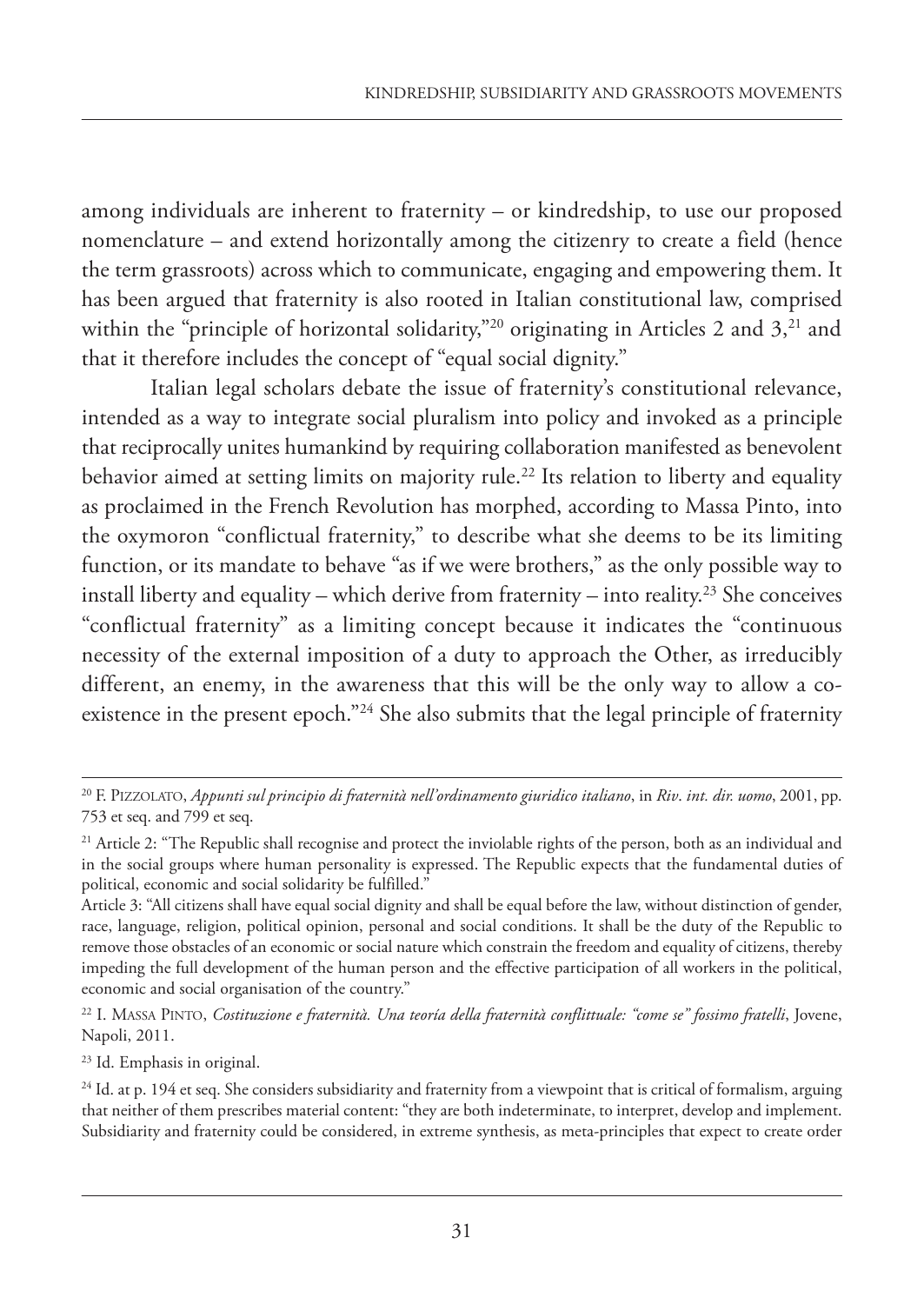is used by courts when they balance rights – through a "judgment of reasonableness" – adapting Rawls's Difference Principle. 25

More recently, Adriana Cosseddu has asserted that fraternity should be considered in a perspective where law comprises co-responsibility within a net that constitutes a relational foundation, including "the family, the community and with it, its worlds (business, school, and so on)."26 Thus considered, fraternity is "able to grant an 'equal dignity' with respect to diversities, and the opening to every other, no longer perceived as an antagonist, for the common humanity. This is a 'path' to make true prevention of conflict possible."27

In analyzing the Italian constitution's provisions regarding relational autonomy and responsibility found in Article 5, <sup>28</sup> Gregorio Arena notes several aspects that are also relevant to kindredship, as it relates to the network of subjects and institutions

in the legal system, but according to modalities that are *different* with respect to those that are considered as belonging to traditional legal science, i.e., those deemed formalistic." Ilenia Massa Pinto, "*Sussidiarietà e fraternità alla prova: due declinazioni sintomatiche della critica antiformalistica,"* Associazione Italiana dei costituzionalisti, Rivista n. 4/2011, p. 4.

<sup>25</sup> I. MASSA PINTO, *Sussidiarietà e fraternità alla prova*, p. 9. Rawls stated that "[t]he difference principle … provides an interpretation of the principle of fraternity. In comparison with liberty and equality, the idea of fraternity has had a lesser place in democratic theory." John Rawls, *A Theory of Justice*, The Belknap Press of Harvard University Press, Cambridge, Massachusetts, revised edition of the 1971 original, 6<sup>th</sup> printing, 2003, p. 90. For Rawls, "fraternity does imply […] a sense of civic friendship and social solidarity, but so understood, it expresses no definite requirement. We have yet to find a principle of justice that matches the underlying idea. The difference principle, however, does seem to correspond to a natural meaning of fraternity: namely, to the idea of not wanting to have greater advantages unless this is to the benefit of others who are less well off." Ibid. He concludes that "other aspects of fraternity should not be forgotten, but the difference principle expresses its fundamental meaning from the stand point of social justice." Id. at 91.

<sup>26</sup> A. COSSEDDU, "Rethinking Legality in Contemporary Legal 'Space': A Bridge between Theory and Practice," pp. 21-98, at p. 92 in *Journeying along the Path of Fraternity: A Comparative Law Approach*, ed. A. Cosseddu, pending publication. Formerly published in Italian as "Ripensare la legalità nello 'spazio' giuridico contemporaneo: Un 'ponte' fra teoria e prassi," 21-94, at p. 88 in *I sentieri del giurista sulle tracce della fraternità: Ordinamenti a confronto*, ed. A. Cosseddu, G. Giappichelli Editore 2016 Torino.

 $27$  Ibid.

<sup>&</sup>lt;sup>28</sup> Italian Constitution, Article 5. "The Republic is one and indivisible. It recognises and promotes local autonomies, and implements the fullest measure of administrative decentralisation in those services which depend on the State. The Republic adapts the principles and methods of its legislation to the requirements of autonomy and decentralisation."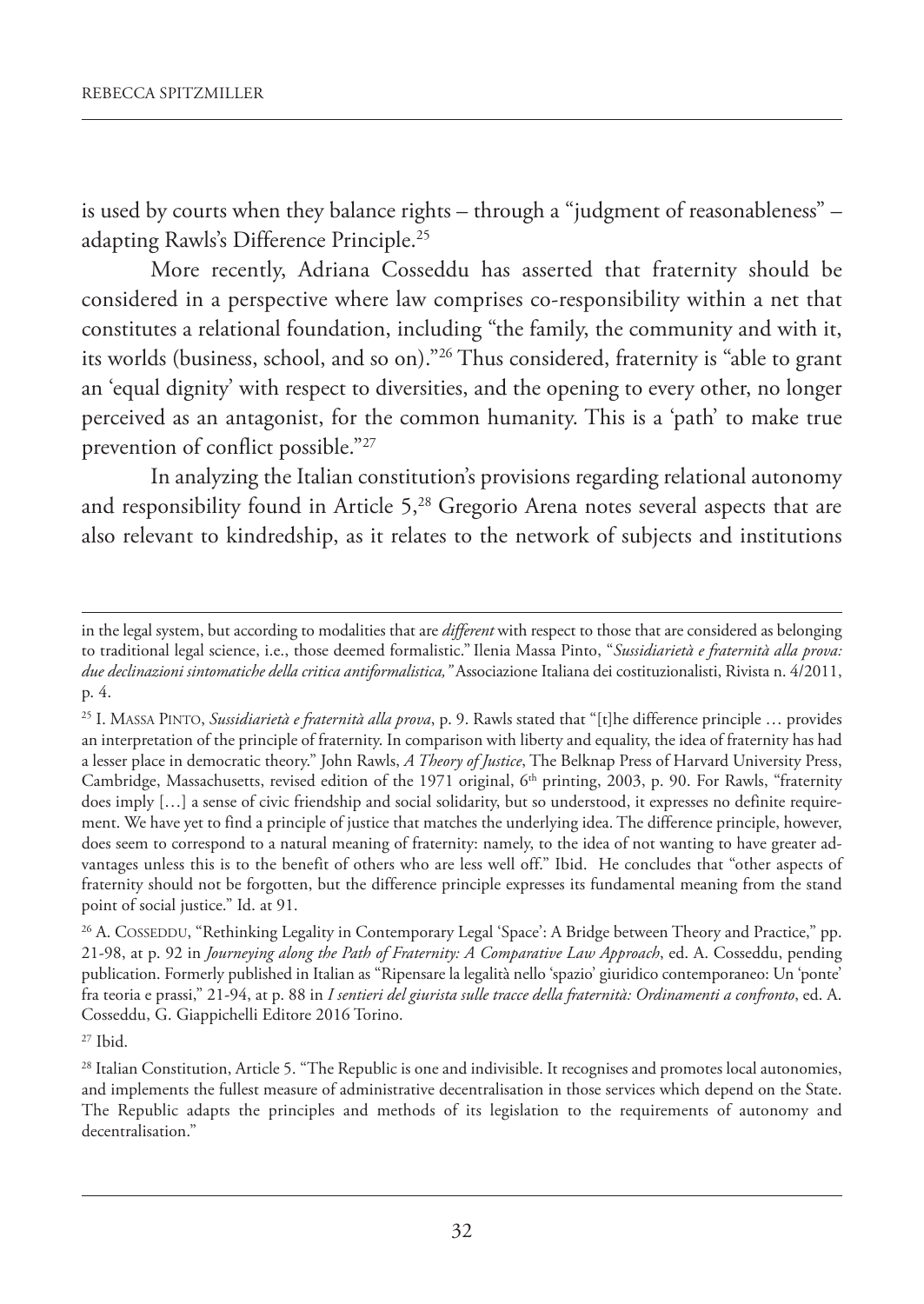involved in Italy's decentralized administration. "Being dynamic and multidirectional, the relationships that are established on the basis of the relational concept of autonomy bring advantage to all the subjects that participate in them, because even if in a quantitatively and qualitatively different measure, all the subjects that form the nodes of the network of relationships are to be considered as bearers of resources, each according to its own capacities and possibilities; and since the relationships within the model of shared administration are founded on relational autonomy, this explains how it is possible that within this model general interest and individual interest tend to coincide: In fact, it is thanks to relational autonomy that each person receives and gives something to others, in an exchange that allows you to meet your own needs by being open to others."29 Thus, fraternity, or kindredship, works as a building block to create symbiotic relationships within the governing structure at every level of the public administration.

From a historic point of view, both grassroots movements and fraternity – manifested as kindredship, or solidarity among citizens – were present in both the American and French Revolutions, whose common goals were rooted in the aspiration to develop fundamental rights through democracy. <sup>30</sup> In effect, such Revolutions are the ultimate expression of subsidiarity, since citizens triggered them as the result of activities carried out in their daily lives, which initiated a wider process of change that reestablished the very governance of these citizens' countries, creating democratic constitutional models based on popular sovereignty. 31

<sup>29</sup> G. ARENA, "Introduzione all'amministrazione condivisa" in *Studi parlamentari e di política costituzionale,* 1997, 117-118. 29-65 p. 47.

<sup>30</sup> *See* F. BRUNO, "The Principle of *Fraternité:* From the French Constitutions of the Revolutionary Period to the Constitution of the Fifth Republic," pp. 1-21 in *Journeying along the Path of Fraternity: A Comparative Law Approach*, ed. A. Cosseddu, publication pending. Formerly published in Italian, as Il principio di *fraternitè*: dale costituzioni francesi del period rivoluzionario alla costituzione della V Repubblica in *I sentieri del giurista sulle tracce della fraternità: Ordinamenti a confronto*, ed. A. Cosseddu, G. Giappichelli Editore 2016 Torino, pp. 1-20. "The *fraternité* present in the French constitutional texts – from those of the revolution to that of the Fifth Republic – is found in other constitutions, above all in the countries of the francophone area, from Haiti to Equatorial Guinea, from Algeria to Benin, to Cameroon." Id. at p. 2 in both editions.

<sup>31</sup> For the ties between the American and French Revolutions, *see* R. SPITzMILLER, "*I modelli esteri e lo stato delle relazioni internazionali*," in *Studi per il Bicentenario della Rivoluzione Francese,* Vol. I, "*Gli Stati Generali di Francia:*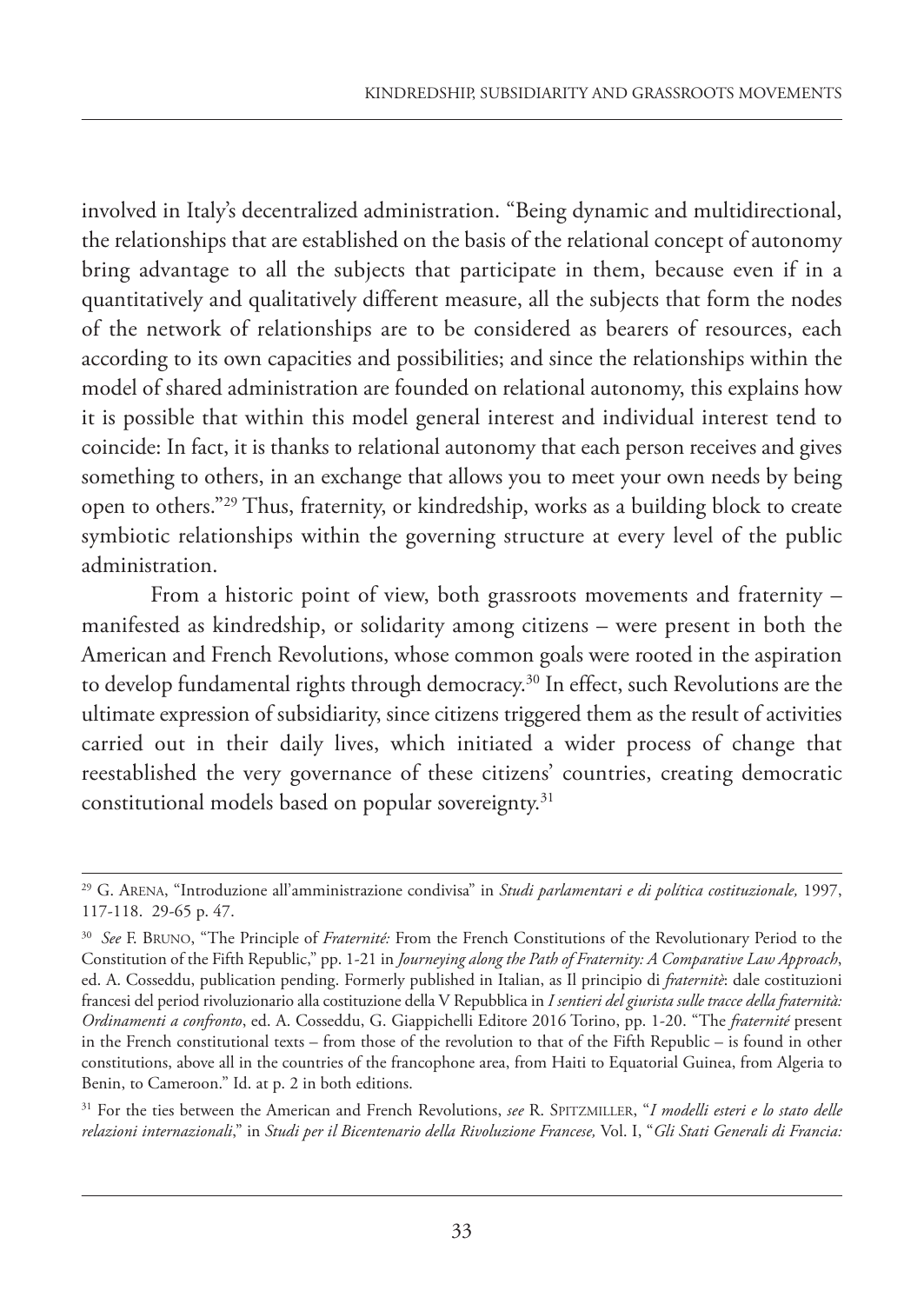Even where fraternity is not recognized as an enforceable legal principle, it works as an aspirational building block to sustain and promotes the development of selfdetermination and democratic ideals while strengthening the social contract and the rule of law. The failure to respect the basic tenets of kindredship whereby all members of society retain their human rights and dignity has led to a breakdown of social norms, increased violence and the destruction of our environment. It has been observed: "When a society – whether local, national or global – is willing to leave a part of itself on the fringes, no political programmes or resources spent on law enforcement or surveillance systems can indefinitely guarantee tranquility."<sup>32</sup> Recent social unrest in the US and the insurrection at the Capitol highlight democracy's inherent vulnerability, exacerbated by the most blatant refutation of kindredship: slavery, inequality embedded in the US Constitution itself in the Three-fifths Compromise and perpetuated by centuries of social injustice.

#### *3. Subsidiarity*

The term "subsidiarity" expresses one of the key principles of European law, as established in 1992 in the Treaty of Maastricht and currently formulated under the Treaty on European Union, which entered into force in 2009. In both the European Union and in Italy, this principle distributes and allocates administrative resources and functions within and between hierarchical governmental frameworks. At the European level, it regulates and limits EU authorities from acting when national or even local

*L'iniziativa Legislativa,"* Presidenza del Consiglio dei Ministri, Scuola Superiore della Pubblica Amministrazione, 1989, Rome, at pages 34-35. The connections between the French and US revolutions are personified by the participation in both byThomas Paine, author of *Common Sense*, (1775-1776) – the book that sparked the American Revolution – and a sort of 18th Century grassroots blogger. More than two decades later, he wrote to President Washington, "A share in two revolutions is living to some purpose." T. PAINE, *Rights of Man*, ed. Henry Collins, Middlesex, 1979, p. 9. In a gesture that exemplifies the tangible passage from words – aimed in a "common sense" way to common people for the common good – to widespread civic action and then to sweeping and lasting international legal change, he subsequently delivered George Washington with the keys to the Bastille, writing him: "That the principles of America opened the Bastille is not to be doubted, and therefore the Key comes to the right place." To George Washington from Thomas Paine, 1 May 1790," Founders Online, National Archives, <https://founders.archives.gov /documents/Washington/05-05-02-0238>.

<sup>32</sup> Apostolic Exhortation *Evangelii Guadium* (24 November 2013), 59: AAS 105 (2013), 1044.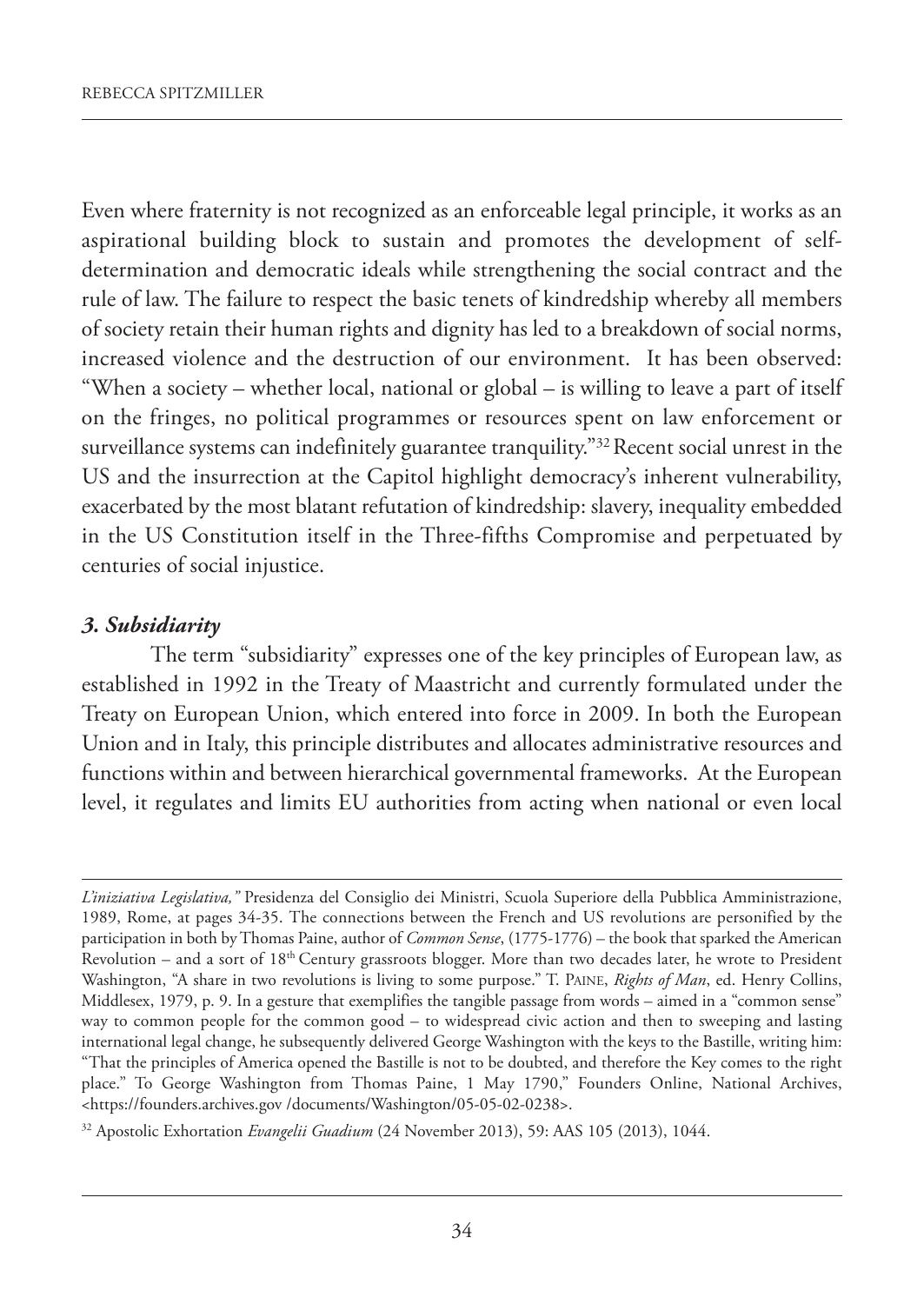governments could do so more effectively, requiring that decisions be taken as closely as possible to the citizens. <sup>33</sup> At the EU level, subsidiarity thus regulates concurrent powers, through a flexible mechanism that evaluates and compares national interests against local ones, through a weighing process similar to those employed through the Supremacy Clause in the United States and *konkurrierende Gesetzgebung* in Germany. 34

In Italy, as noted above, active citizens who organize themselves through associations or grassroots movements rely on the constitutional principle of horizontal subsidiarity<sup>35</sup> to gain the public administration's support to carry out initiatives aimed at the collective good. Subsidiarity was established fairly recently in Italy, in 2001, when the Italian Parliament approved and a referendum confirmed revisions to Title V, Italian Constitution, inserting the principle of subsidiarity in paragraph 4 of Article 118.

The activities generated in connection with horizontal subsidiarity aim toward a broad range of objectives, but often seek to defend a public – or common – good. 36

<sup>33</sup> See "The Principle of Subsidiarity, European Parliament," available at: <https://www.europarl.europa.eu/factsheets/ en/sheet/7/the-principle-of-subsidiarity>. Accessed 4 April 2020. In some instances, instead, action at the EU level is indeed warranted. The Court of Justice of the European Union so held, e.g., in case C-547/14, where Philip Morris et al challenged the EU's authority as exercised by Directive 2014/40/EU of the European Parliament and of the Council of 3 April 2014, regulating the manufacture, presentation and sale of tobacco. The CJEU upheld the EU's Tobacco Products Directive, holding that "the Commission's proposal for a directive and its impact assessment include sufficient information showing clearly and unequivocally the advantages of taking action at EU level rather than at Member State level. Case C-547/14, paragraph 226.

<sup>34</sup> *See* R. SPITzMILLER, "A Comparative-Law perspective on Street Law in Italy: Drawing best practices from Common-Law traditions to boost Civic Engagement in a Civil-Law Context" in *Street Law and Public Legal Education: A collection of best practices from around the world in honour of Ed O'Brien*, D. McQuoid-Mason (ed.) pp. 221-236, Juta, Cape Town, (2019). *See* also T. GROPPI and N. SCATTONE, *Italy: The Subsidiarity Principle* (2006) 4(1) Int J Const L 131-137, available at <https://doi.org/10.1093/icon/moi056> (accessed on 5 September 2020).

<sup>35</sup> Article 118, paragraph 4, Italian Constitution. See note 1, *supra.*

<sup>36</sup> In Italy, legal scholars such as Gregorio Arena have defined common goods as those for which a community has assumed responsibility by providing for their care, reuse and regeneration. "The process that leads to the creation of a community for a public good begins when a group of inhabitants of a neighborhood or village propose to the municipal administration to make a pact for the care of a public good, material or immaterial. This process of community creation obviously develops even when there is no pact and a group of citizens spontaneously begin to take care of a public good, but this does not produce the transformation of the good into a common good." G. ARENA, I custodi della bellezza: Prendersi cura dei beni comuni. Un patto fra cittadini e istitutzioni per far ripartire *l'Italia.* Rome (2020) p. 101. In this way, public goods become common goods, and their enrichment can enrich everyone, not just their owner. *See* G. ARENA, *I beni comuni* (ed.) *Nota allegata al Bando per progetti emblematici*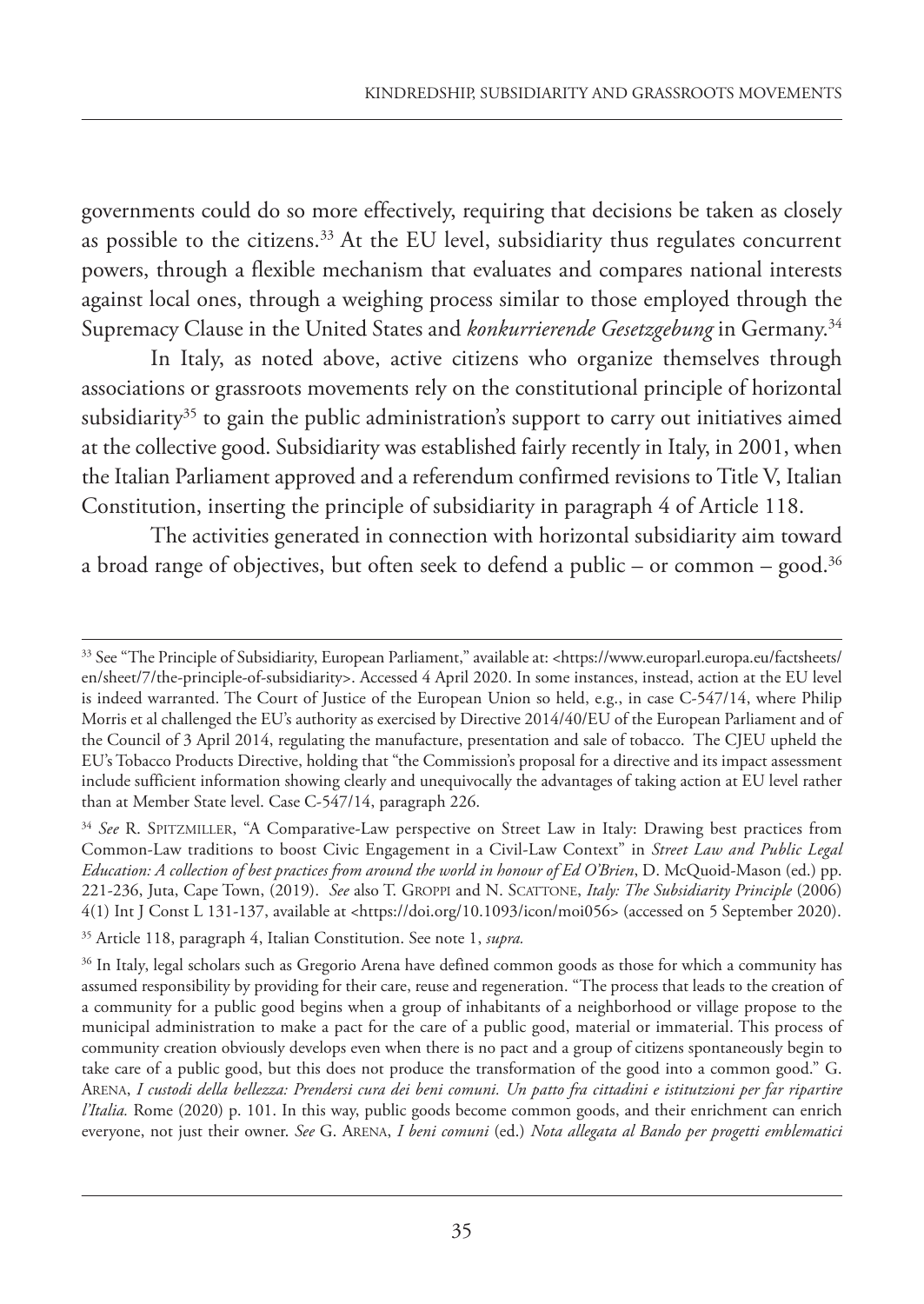For example, individual citizens and groups of them (active citizens), by spontaneous initiative and often acting based on a sense of kindredship $37$  can propose interventions of care or regeneration of public spaces.These might include green areas, squares, streets, sidewalks and other public spaces, public property or subject to public use that might be in partial disuse or dilapidation. 38

Under the Italian constitutional principle of horizontal subsidiarity, increased interaction and productive synergies are developing between institutions and grassroots movements such as Retake Roma, to be discussed further, <sup>39</sup> below. Horizontal subsidiarity allows decisions and actions "relating to the public interest" to be taken directly by citizens, on their own and in varying degrees of collaboration with public bodies. Heightened citizen engagement is occurring especially in the field of urban security, where residents are directly affected at the most personal and familial levels by the governance of their local surroundings. An example of this collaboration is Italy's Chamber of Deputies' invitation to Retake Roma representatives to present observations $^{40}$  relevant to the drafting of the Legislative Decree on Security. $^{41}$  The national lawmakers drew upon Retake's suggestions to incorporate them into the

*provinciali*, 2018.

<sup>&</sup>lt;sup>37</sup> As noted above, defined as "the quality or state of being of the same kindred or family," or "the state or quality of being related."

<sup>38</sup> P. BIONDINI, "*Beni pubblici e beni comuni: città, spazi pubblici e beni urbani a fruizione collettiva*," Labsus, Laboratorio per la sussidiarietà, 18 December 2017. Available at: <https://www.labsus.org/2017/12/i-beni-pubbliciurbani-nella-prospettiva-dei-beni-comuni/>. Accessed 20.3.2020.

<sup>39</sup> <https://www.retakeroma.org>. Retake is a volunteer association that empowers citizens to take care of common goods all across the Italian peninsula. Retake Roma is a non-profit, non-governmental, non-partisan organization founded in 2010 and currently comprised of some 80 self-organizing neighborhood groups in Rome alone. Aimed at bolstering civic pride, personal responsibility and empowerment, it organizes educational and hands-on clean-up events that engage citizens in the democratic process of caring for and defending common goods from degradation. The volunteers seek to raise awareness about the need to increase and improve normal maintenance operations by city administrations; they educate citizens about their duty to respect the public places by influencing public opinion through first-hand engagement, social media amplification, endorsements and testimonials from key opinion leaders; they gain support and action from public authorities and the private sector.

<sup>40</sup> <http://documenti.camera.it/leg17/resoconti/commissioni/stenografici/html/74/audiz2/audizione/2017/10/03/sten ografico.0023.html>.

<sup>41</sup> <https://www.retakeroma.org/2017/03/07/dl-sicurezza-le-proposte-di-retake-a-montecitorio/>.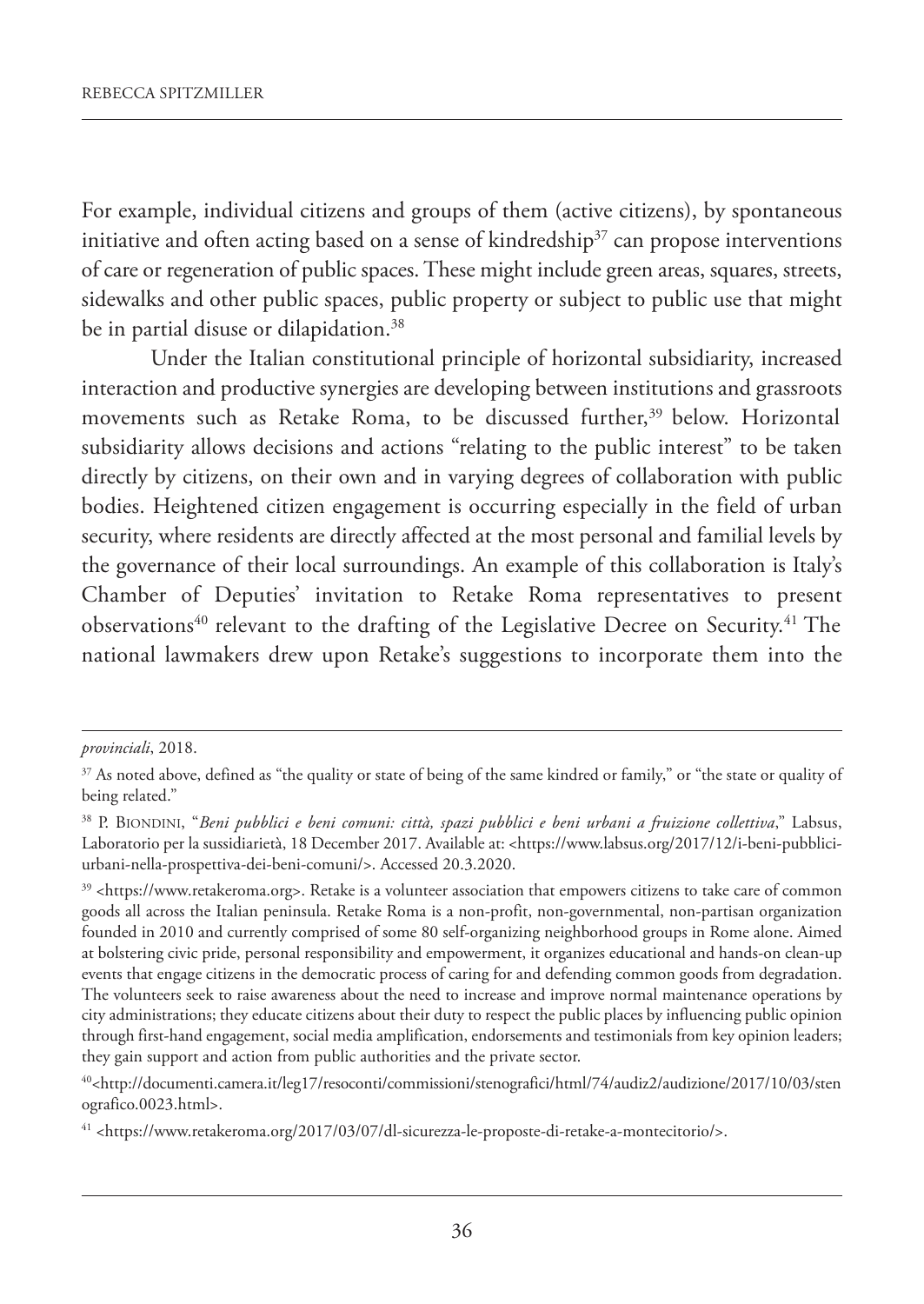Security Decree of 2017. <sup>42</sup> Thanks to Retake Roma's proposals, school and university grounds – on a national level – now fall within the areas eligible for pacts for urban security and all the touristic and cultural points of interest, regardless of the number of tourists that visit them, and will also be protected in this law. <sup>43</sup> The Italian Security Decree addresses, *inter alia*, the types of measures that could allow abandoned urban areas to be converted into vibrant common goods. To reach the objectives set out in the decree, the legislature has provided for the possibility of pacts for urban security between territorial networks of volunteers – a characteristic manifestation of civic engagement, and of grassroots movements.

Retake has been contributing its philosophy and methodology of active citizenship through Italian educational institutions through its *Retake Schools* program since its founding, often partnering with other civic and legal organizations. One such organization is Labsus, or the *Laboratorio per la sussidiarietà*, <sup>44</sup> a think-tank of legal scholars supporting the implementation of the principle of subsidiarity, where volunteers – active citizens – elaborate ideas, collect a vast array of experiences and materials and report on relevant initiatives throughout Italy, including Retake Roma. 45

As noted above, and as provided for in the Italian Security Decree, such initiatives may involve the implementation of "collaborative pacts" between governmental bodies and active citizens for the shared administration of public – or common – goods. Italy's first collaborative pact was formed with Labsus, in Bologna, in 2014. <sup>46</sup> Labsus defines a collaborative pact as the "technical-legal instrument that allows living the constitutional principle of subsidiarity in everyday life, [by] exercising

<sup>42</sup> <http://www.camera.it/\_dati/leg17/lavori/stampati/pdf/17PDL0049720.pdf>.

<sup>43</sup> <https://www.andreamazziotti.eu/decreto-sicurezza-migliorato-grazie-alle-proposte-dei-retakers-retake/>.

<sup>44</sup> <https://www.labsus.org/>. Accessed 4 April 2020.

<sup>45</sup> "*Retake Roma… dal degrado: Il movimento è riuscito nell'intento di riqualificare importanti spazi urbani*" L. zONFRILLI, 13 October 2013, *Laboratorio per la sussidiarietà.* See: <http://www.labsus.org/2013/10/retake-romadal-degrado/>. Accessed 4 April 2020.

<sup>46</sup> *See* "*Il 22 febbraio a Bologna presentato il primo regolamento sull'amministrazione condivisa,*" at: <www.labsus.org/ 2014/02/segna-agenda-il-22-febbraio-bologna-sara-presentato-il-primo-regolamento-amministrazione-condivisa/>. Accessed 27.6.2020.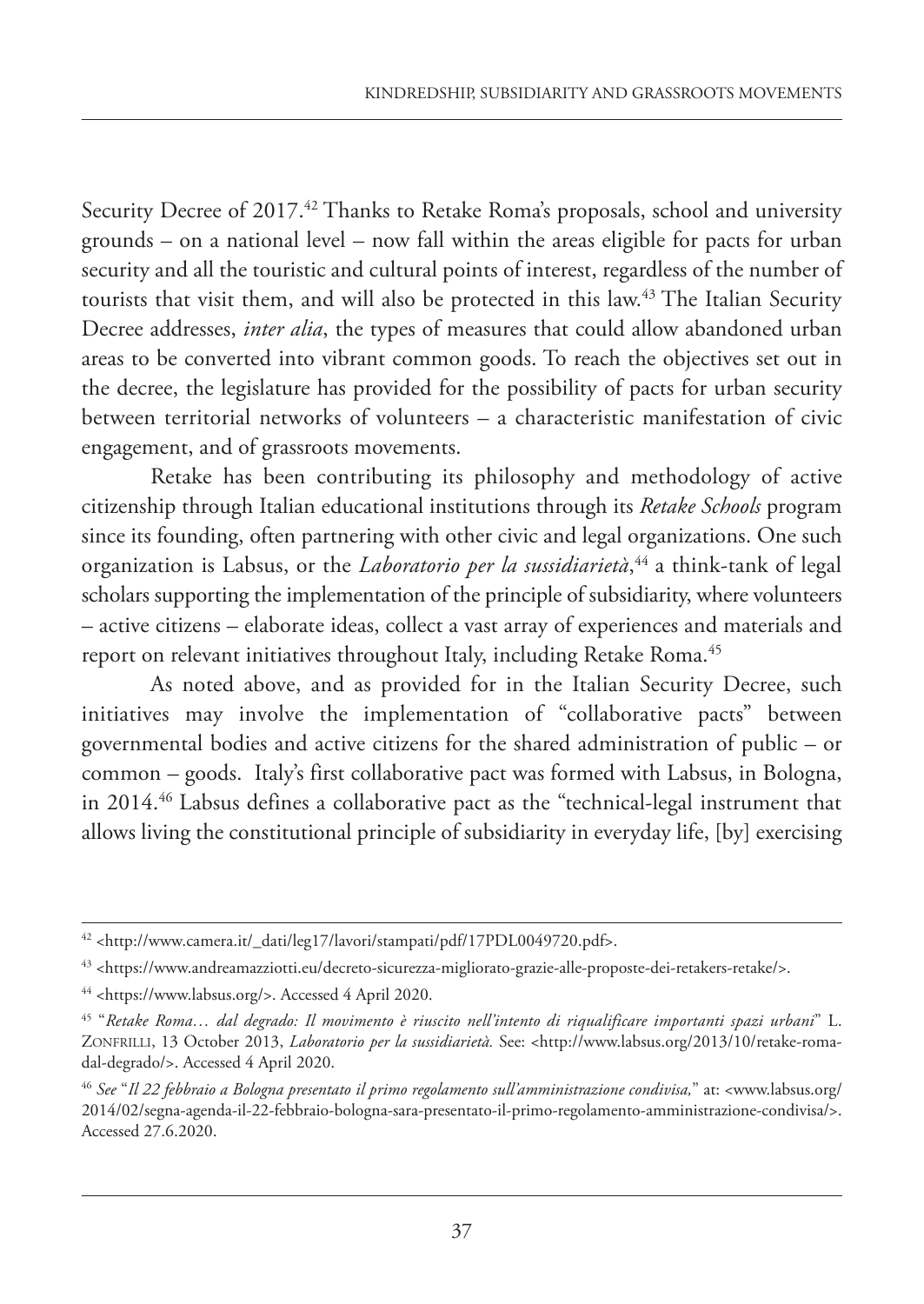a new form of responsible and solidary liberty [that renders citizens] sovereign."47 Collaborative pacts are sources of public law that establish the rules to govern the collaboration between citizens and governmental entities in the pursuit of the general interests. <sup>48</sup> In Italy, as of 30 June 2019, over 1000 collaborative pacts had been signed in 199 cities in 14 regions. $^{49}$  In Rome, the first collaborative pact ever concluded was signed between Retake Roma and the Appia Antica Regional Park Entity on Saturday, June 6, 2020 at the Aqueduct Park, for the shared administration of the park's care and for the promotion of the cultural heritage it contains throughout the territory. The development of democratic processes inherent to these collaborative pacts represents an enormous shift in the paradigm that has characterized the governance of public goods, by converting them to common goods. Such shift reallocates the focus of the democratic process, placing it within the grasp of individual citizens and small clusters of them, who can then consolidate and form grassroots movements to increase their effectiveness to positively influence governance, thanks also to the synergies made possible by kindredship and subsidiarity.

Recent Italian jurisprudence confirms the virtual cycle created by these three principles. In June 2020, the Italian Constitutional Court, in judgment no. 131 of 2020, decided a landmark case in which it upheld co-planning between the public administration and third sector entities. The controversy involved a challenge of a law of the Umbria region that seemed to expand the number of subjects to be qualified as entities operating within the third sector (hereinafter ETS), claiming such expansion encroached on the exclusive competence of the state to determine rules of the civil order. <sup>50</sup> The Constitutional Court rejected this claim, and the judgment included broader reflections with considerable significance. The Court held that Art. 55, which opens Title VII of the ETS Code, regulating the relationship between ETS and public administrations, is one of the most significant implementations of the principle of

<sup>47</sup> *Labsus Rapporto 2019 sull'Amministrazione condivisa dei beni comuni*, G. Arena, p. 7.

<sup>48</sup> Ibid.

<sup>49</sup> Id. Pp. 9-10

<sup>50</sup> Judgment 26 June 2020 no. 131, paragraph 1.1.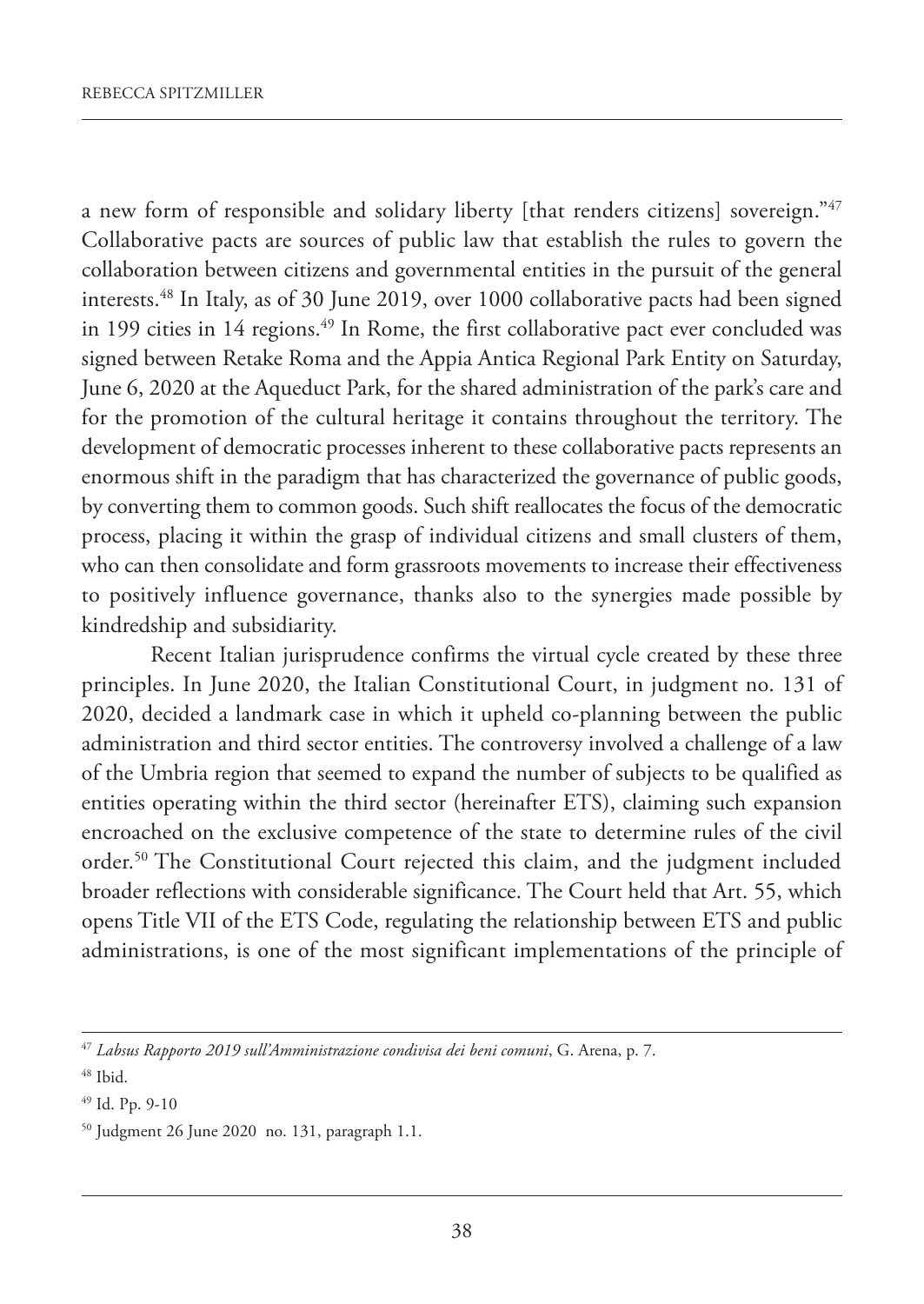horizontal subsidiarity, enhanced by art. 118, paragraph 4, Italian Constitution. <sup>51</sup> The Court underlined that horizontal subsidiarity was meant to displace "the idea that only the actions of the public system is intrinsically suitable for carrying out activities of general interest", recognizing the "autonomous initiatives of citizens" as "expressions of solidaristic society." The Court noted that ETSs are particularly suitable to perform collaborative functions because, according to the ETS Code, they pursue the common good, perform activities of general interest without lucrative purposes and are subject to strict controls. ETSs are also repositories of valuable information, organizational and logistical capacity that are very useful to public administrations, both because they permit cost savings and because they are able to increase the quality of services rendered. <sup>52</sup> This judgment by the Italian Constitutional Court confirms the importance of the principle of subsidiarity in defining active citizens' essential role vis-à-vis governance.

## *4. Grassroots Movements*

As noted above, grassroots movements are direct manifestations of kindredship: they begin spontaneously, from the simple relationships that exist among a few persons. Citizens carrying out small clusters of activities solicit collaboration from other people who can eventually become strong enough and empowered to demand legal action from the government, by expressing both proposals and protests in numbers that the public administration cannot ignore. These active citizens are thus united through a common goal, as a result of their recognition of their kindredship. They support each other in kindred-like rapports and guide themselves upward from the ground  $up$  – from their broad-based "grassroots level" – ascending along what is often a difficult, zigzag climb through hierarchical governmental systems.They encounter and must overcome cultural and bureaucratic barricades along the way, and break through jealously held territories. They aim to achieve tangible results and legal actions that translate into social improvement for the collective good. To do so, grassroots movements rely on the

<sup>51</sup> Id., paragraph 4.

<sup>52</sup> Ibid.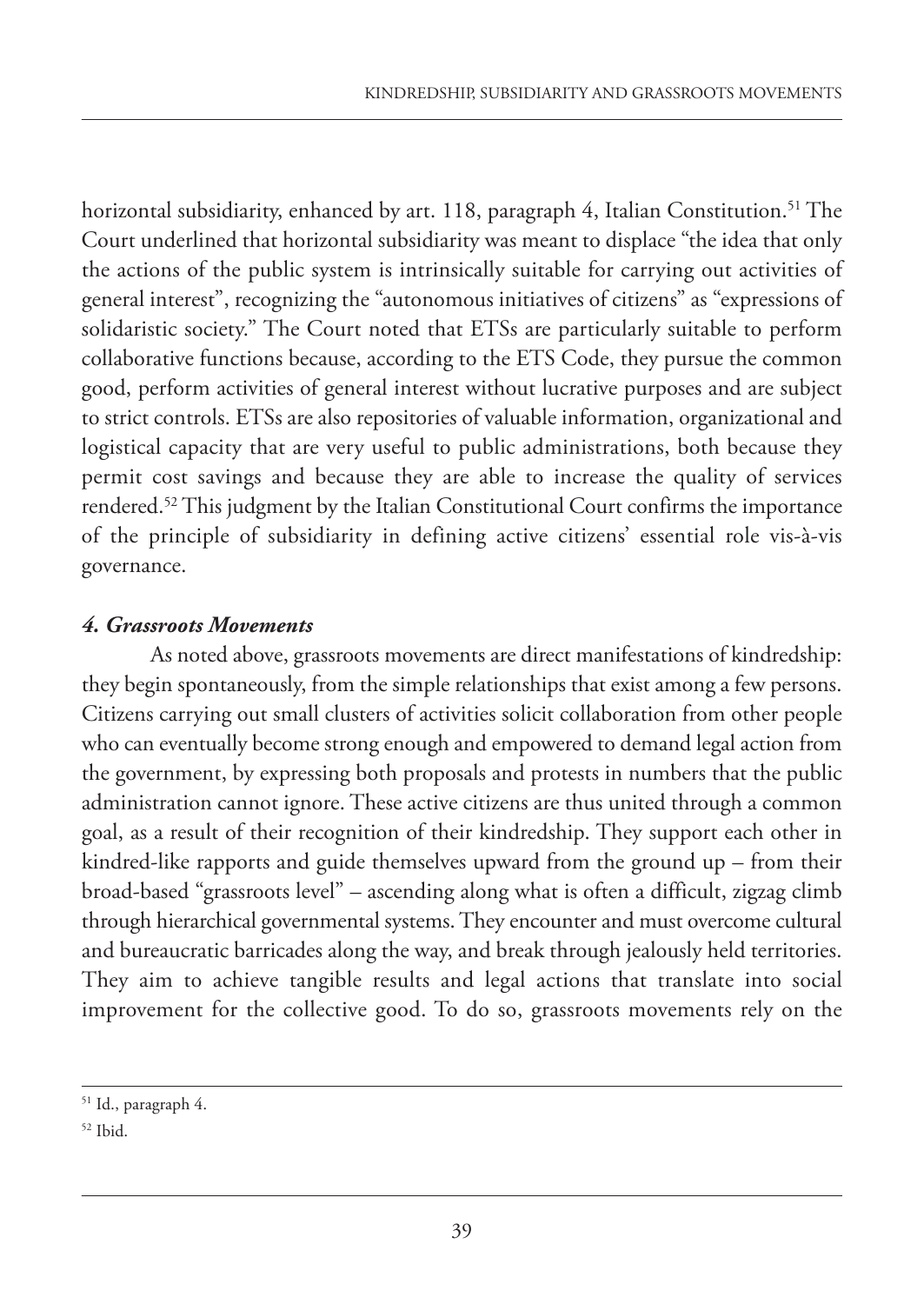principle of subsidiarity to build on the necessarily horizontal foundation of kindredship, enlarging and buttressing it with verticality as they proceed. Then, ideally, they fortify citizens' empowerment by gaining support and authority from the top, the public administration, as mandated by the rule of law.

Returning to the topic of the increasing relevance of women and non-binary individuals in the formation of grassroots movements – and hence the need to use the word "kindredship" instead of "fraternity" – we can indicate a few examples that have achieved important milestones in legal reform. The women's – rights and LGBTQ – rights movements are exemplary. In *Sisterhood is Global* – a book with a range of views from around the world addressing issues facing women, including legal questions such as marriage; divorce; polygamy; contraception; abortion; maternity leave; child raising; physical abuse, including assault, battery and rape; sexual harassment, etc. – the author boldly asserts, "Although evangelical Christians, Islamists, the Vatican, and the ultra-Orthodox regularly unite in a misogynistic brotherhood to prevent women from gaining and keeping the basic human right of reproductive freedom, *they are losing.* […] *This is directly traceable to the influence of the global women's movement."*<sup>53</sup> Similarly, the #MeToo movement exemplifies the growing importance of legal issues relating to gender in recent years, delivering more emphasis to the critical need for civil remedies and criminal penalties for harm caused through sexual assault. This movment has "shaken the foundations of some of the dominant structures that for so long have been keeping a stronghold over the way that powerful institutions and individuals have been dealing with instances of sexual abuse."54

A wide spectrum of other legal issues involving threatened or violated civil rights – including LGBTQ rights, reproductive rights, immigration, criminal justice, prisoners' rights, disability rights, racial justice and many more – have been identified by individuals who have then formed grassroots movements to seek redress for damages or reform through the courts and legislatures. The Civil Rights Movement itself was

<sup>53</sup> R. MORGAN, *Sisterhood is Global*, Preface, NY, 2016, Digital edition. Emphasis in original.

<sup>54</sup> F. GHADERY, "#Metoo – has the 'sisterhood' finally become global or just another product of neoliberal feminism?," Transnational Legal Theory, 10:2, 252-274, DOI: 10.1080/20414005.2019.1630169, (2019).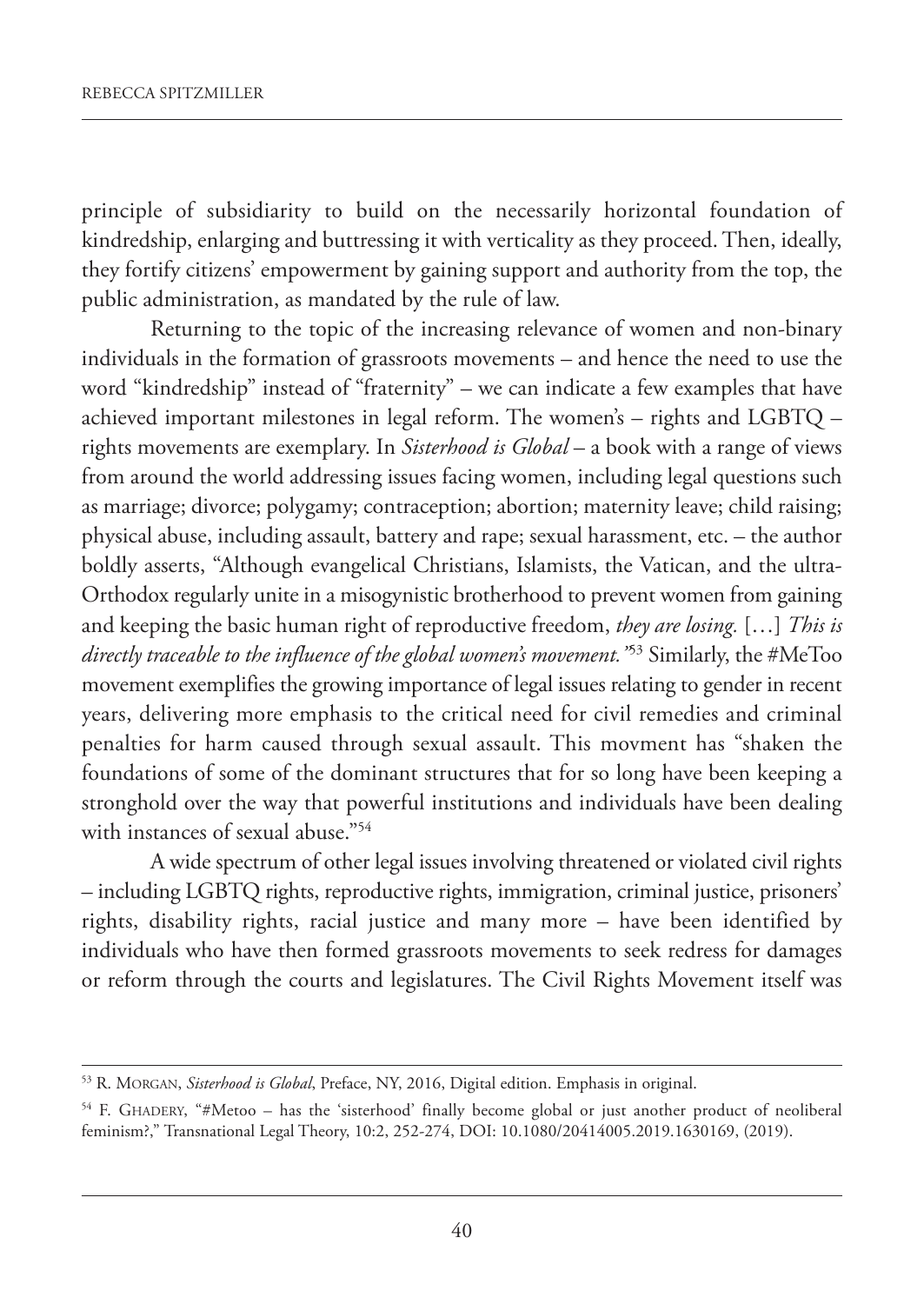spurred on by many individuals along the way, who contributed to the growth of the movement, and which has recently culminated in the Black Lives Matter movement, still protesting and bringing legal actions to achieve and equal opportunity. In the United States, the American Civil Liberties Union, a non-profit and non-partisan "public interest law firm with a 50-state network of staffed, autonomous affiliate offices"55 has been waging legal battles for individuals and civic movements for 100 years. <sup>56</sup> It is one of the primary legal arms available to aggrieved persons or groups in the US, working through "the courts, legislatures and communities to defend and preserve the individual rights and liberties guaranteed to all people in this country by the Constitution and laws of the United States. <sup>57</sup> Such initiatives are often pursued thanks to activities that were sparked by kindredship, and their success in courts ultimately further advances such principle. As the operative legal body that solicits the government for remedies and reform, the ACLU relies on a wide range of principles

<sup>55</sup> <https://www.aclu.org/guardians-freedom>. Accessed 29.6.2020.

<sup>56</sup> A complete analysis of relevant cases where the ACLU has fought to defend the causes initiated by citizens and supported by grassroots movements is far beyond the scope of this article, but a few historic cases can be noted here, to show the long standing influence this organization has had in expanding civil rights. These cases were also instrumental in swaying public opinion and drawing attention to wrongs being committed against individuals or groups by the government. See also <https://www.aclu.org/guardians-freedom>.

*Gitlow v. New York*, 268 U.S. 652 (1925). This landmark US constitutional law case held that the 14th Amendment "incorporates" the First Amendment's free speech clause and thus applies to the states as well as to the federal government.

*Powell v. Alabama*, 287 U.S. 45 (1932) The Courte held for the first time that constitutional standards applied to state criminal proceedings. Convictions of eight African Americans wrongfully accused of raping two white women were reversed due to the poor performance of their lawyers, which deprived them of their 6<sup>th</sup> Amendment right to effective counsel.

*Hague v. Committee for Industrial Organization*, 307 U.S. 496 (1939). The Court found the repressive actions of an anti-union mayor to be a violation of freedom of assembly, holding that such right applies to public forums, such as streets and parks.

*Smith v. Allwright*, 321 U.S. 649 (1944). The Court overturned a Texas law that authorized parties to establish white primaries, holding that it abridged the Fifteenth Amendment right to vote, as well as the Fourteenth Amendment right to equal protection under the law.

*Brown v. Board of Education of Topeka*, 347 U.S. 483 (1954).This case forbade state laws establishing racial segregation in public schools, even if the segregated schools are equal in quality, partially overruling *Plessy v. Ferguson*.

*Romer v. Evans*, 517 U.S. 620 (1996), This case held that a Colorado state constitutional amendment preventing protected status based upon homosexuality or bisexuality violated the Equal Protection Clause.

 $57$  <https://www.aclu.org/faqs#1\_1>. Accessed 29.6.2020.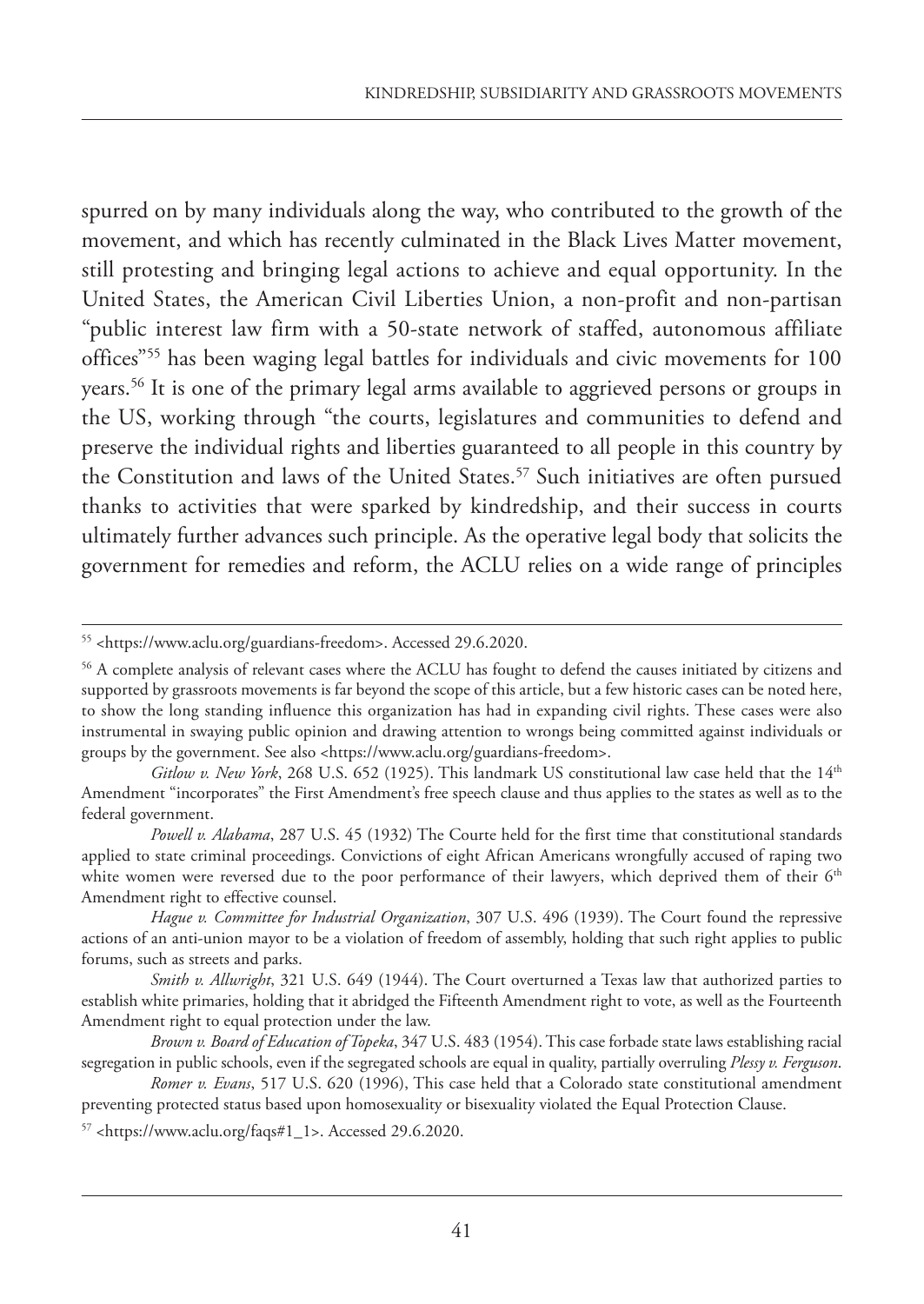related to subsidiarity, though not specifically identified as such, present in US law. As noted above, such principles and laws create a regime similar in function to those premised on subsidiarity in the EU: they regulate concurrent powers by weighing and distinguishing national and local interests with the aim to distribute power in the most appropriate and effective way.

The US Constitution provides in the Supremacy Clause that it and other federal laws and treaties made pursuant to them are the "supreme law of the land."58 It thus establishes a hierarchy whereby any state laws that contravene these federal laws are preempted.<sup>59</sup> In turn, however, the  $10^{\text{th}}$  Amendment provides for "Reserved Powers," and was "intended to confirm the understanding of the people at the time the Constitution was adopted, that powers not granted to the United States were reserved to the States or to the people."60 Powers that are shared by both the state and federal governments are called "concurrent powers." This presentation of the disbursement of powers in the US federal system is necessarily very simplified, but serves to underline the roughly pyramid structure within which legal actions flow, and within which citizens, grassroots movements and organizations such as the ACLU operate.

At the legal system's base, a broad field expands across all 50 states, each endowed with its own pyramid structure, beginning with a myriad of local governments and ascending up through larger, county or otherwise denominated regional bodies, to a summit at the statewide level. The federal legal apparatus operates across this same entire territory, superimposed over this expansive plain. Both state and federal governmental bodies therefore interact directly with citizens, and varying levels, depending on the nature of the matter being addressed. And though several limiting doctrines such as "standing to sue" and "exhaustion of remedies" serve to restrict direct access to remedies through the courts, the system does provide a modicum of success to persistent – and perhaps lucky – plaintiffs.

<sup>58</sup> US Constitution, Article VI, Clause 2. "This Constitution, and the Laws of the United States which shall be made in Pursuance thereof; and all Treaties made, or which shall be made, under the Authority of the United States, shall be the Supreme law of the land; and the Judges in every State to the Contrary notwithstanding."

<sup>59</sup> *Altria Group v. Good*, 555 U.S. 70 (2008).

<sup>60</sup> *United States v. Darby*, 312 U.S. 100, 124 (1941).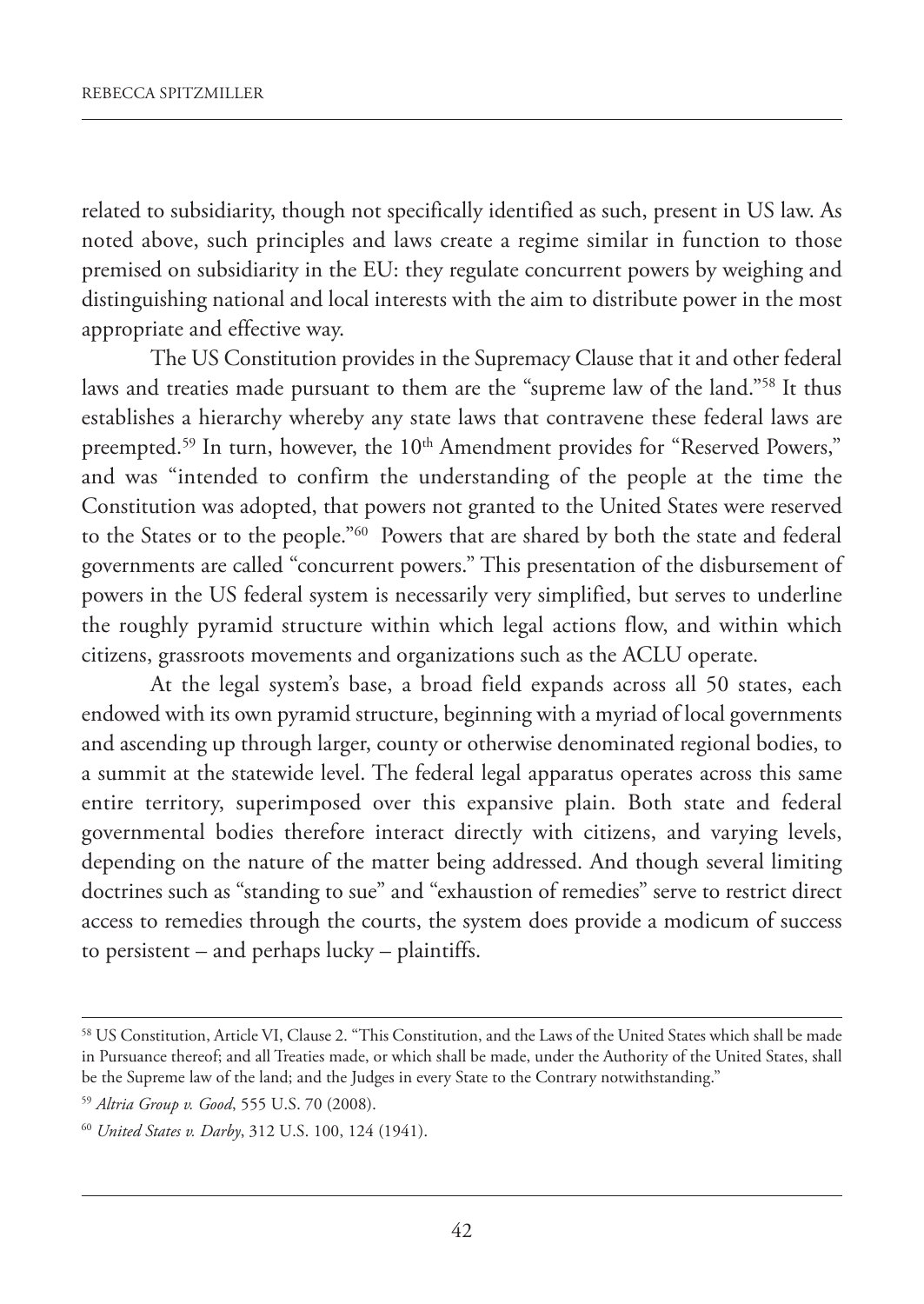The very Preamble of the US Constitution speaks most clearly and certainly most eloquently to spur Americans on in their quest of empowerment: "We the People of the United States, in Order to form a more perfect Union, establish Justice, insure domestic Tranquility, provide for the common defence, promote the general Welfare, and secure the Blessings of Liberty to ourselves and to our Posterity, do ordain and establish this Constitution of the United States of America."The principle of subsidiarity had been conceived in the citizens' demands that led to the American Revolution in 1776. It was instilled in the social contract and thus became an inherent part of American legal culture through the Supreme Law of the Land in 1787. American democracy has evolved over the last 233 years, and the power of subsidiarity and the strength of the social contract it sustains have certainly ebbed and flowed. Especially in these current turbulent times, the need for kindredship to spark grassroots movements and urge effective management and change in the public administration to foster improvements for the common good seems to be at a peak.

In today's democracies, citizen participation often evolves from an individual level into a focused association or a grassroots movement that can lead to significant legal changes. A common vision seems to emerge: "a world in which a universal commitment to the health and well-being of the earth and all its peoples, fueled by successful global movements for economic and climate justice, has transformed production practices, consumption patterns, and economic and social relations to ones based on sustainability, equity, and the rights to land, food, and water."61 Faced with the need for a shift in societal responsibility and organization, citizens form groups that often develop into grassroots movements, enabling them to have a larger voice and contribute to the care of common goods. As discussed above, one such movement is Retake Roma, <sup>62</sup> which reinterprets the role of citizens from passive by-standers and converts them into active protagonists by allowing them to "retake" their cities, collaborating with and stimulating the institutions to do their work better. This process

<sup>61</sup> <https://grassrootsonline.org/who-we-are/>. Grassroots International was founded in 1983 and has "expanded over the years and decades to support movements for political independence and human rights in South Africa, the Philippines, Palestine, Haiti and elsewhere with material aid and grants [using a] model of long-term partnership and direct advocacy [that] poses a powerful alternative based on movement building for systems change."

<sup>62</sup> <https://www.retakeroma.org>.